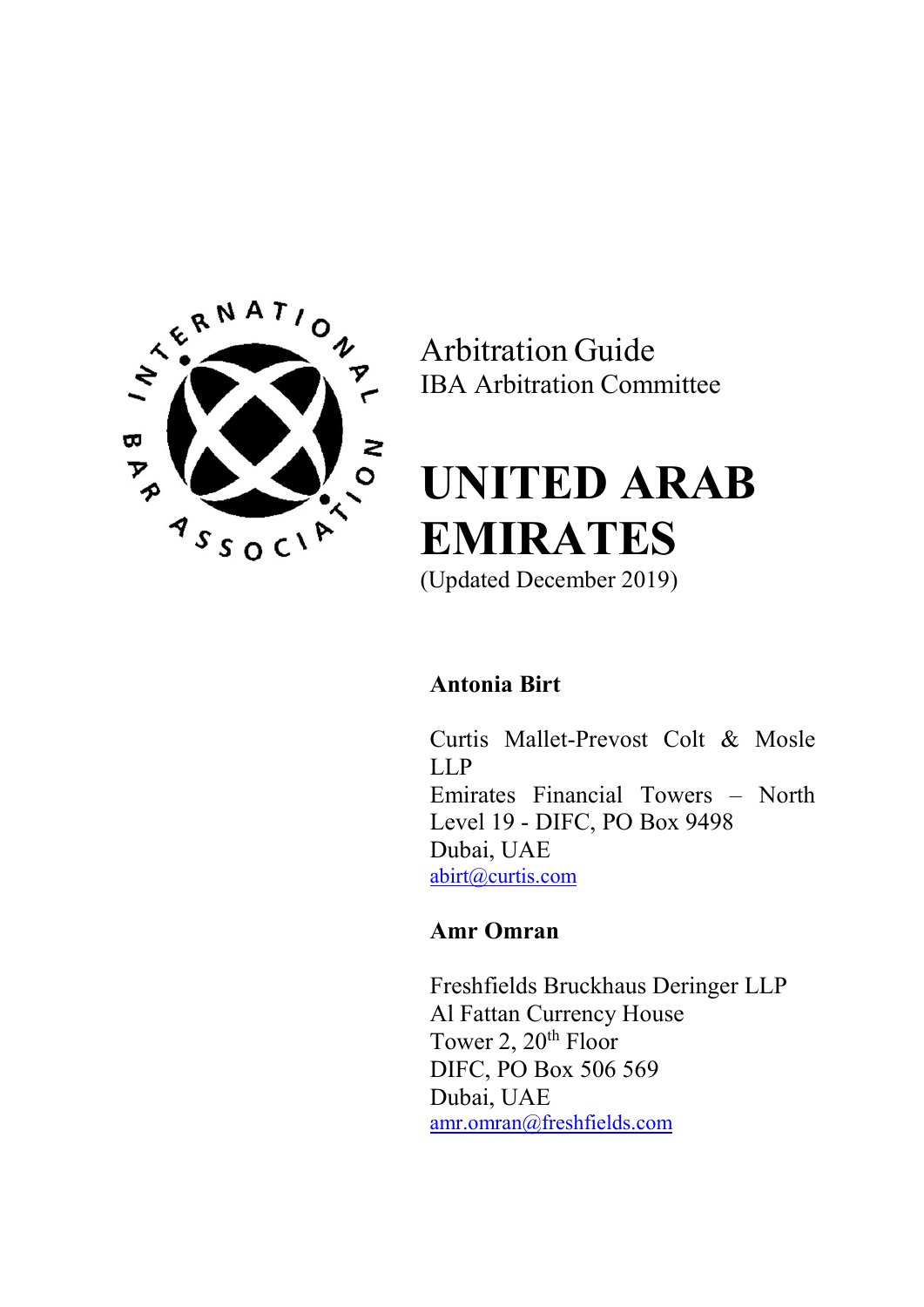



# **TABLE OF CONTENTS**

# **PAGE**

| I.    |  |
|-------|--|
| II.   |  |
| III.  |  |
| IV.   |  |
| V.    |  |
| VI.   |  |
| VII.  |  |
| VIII. |  |
| IX.   |  |
| X.    |  |
| XI.   |  |
| XII.  |  |
| XIII. |  |
| XIV.  |  |
| XV.   |  |
| XVI.  |  |
|       |  |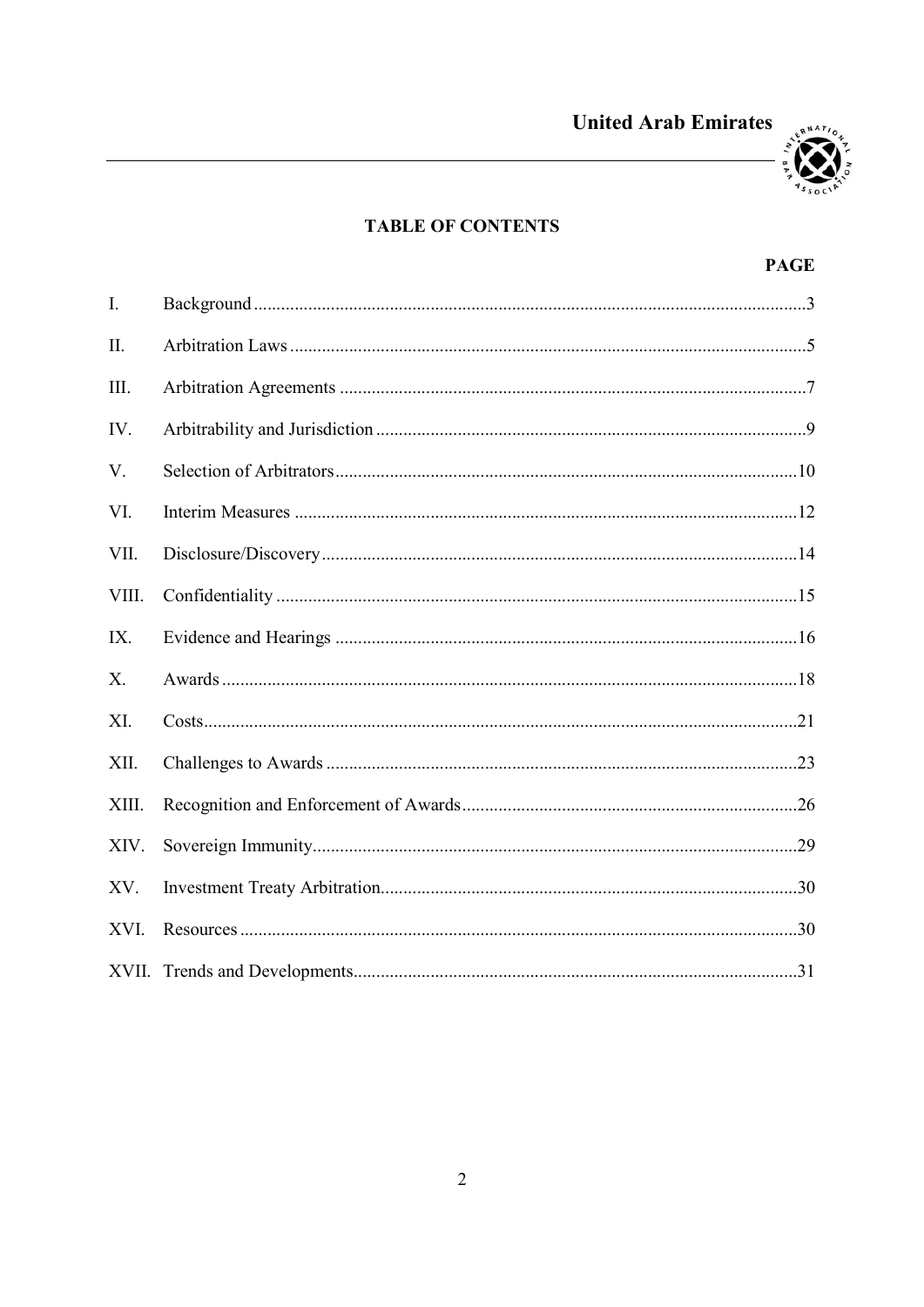



#### I. Background

# (i) How prevalent is the use of arbitration in your jurisdiction? What are seen as the principal advantages and disadvantages of arbitration?

The use of arbitration increased considerably following the introduction of the Federal Civil Procedure Code No. 11 of 1992 ('CPC'), which laid the foundations of the former regime for arbitration in the United Arab Emirates ('UAE'). The liberalisation of the UAE economy and its growth into a commercial hub in the Middle East and North Africa ('MENA') region have brought arbitration to the forefront of commercial practice in the UAE. The use of arbitration as a common form of dispute resolution was further cemented in the aftermath of the global financial crisis, which saw an explosion of disputes in various economic sectors. More recently, the UAE has taken further steps to promote the UAE as a credible arbitration seat through the promulgation of Federal Law No. 6 of 2018 on Arbitration (the 'Federal Arbitration Law'), which brought much needed change to the UAE's old arbitration regime.

As in other jurisdictions, arbitration provides commercial entities with an efficient, flexible, and (generally) confidential process for the settlement of disputes. The nature of arbitration as a process that permits arbitrating parties to tailor the dispute resolution process to their needs, including by selecting professionals with the requisite qualifications to resolve complex cases. Arbitration is also favoured because of the flexibility it accords in the selection of the arbitral seat, the law applicable to the merits of the dispute and the language of the proceedings. Choosing arbitration as an alternative means for dispute settlement allows the parties to have more control over the proceedings. Furthermore, in the UAE, parties are able to seat their arbitrations in either of three jurisdictions. In addition to the UAE proper (or, onshore UAE), the parties have the choice of the Dubai International Financial Centre ('DIFC') or the Abu Dhabi Global Market ('ADGM'). The DIFC and ADGM are autonomous financial free zones with independent courts which apply DIFC Laws (based on English common law) and English common law, respectively. This pluralism of legal systems in the UAE enables it to cater to businesses that come from different legal cultures.

Notwithstanding these advantages, further development is still necessary to enhance the arbitration environment in the UAE. Despite many positive developments in recent years, the formalistic and sometimes unpredictable approach of local i.e. 'on-shore' courts in dealing with arbitration remains a cause for concern among arbitration users in the UAE. It is not uncommon for parties to arbitral proceedings to become embroiled in lengthy battles in the local courts as a result of dilatory tactics by recalcitrant parties. UAE courts have historically interpreted arbitration agreements narrowly and set aside awards on purely technical grounds. Remnants of judicial hostility towards arbitration still manifest themselves from time to time. However, the picture is improving and, while it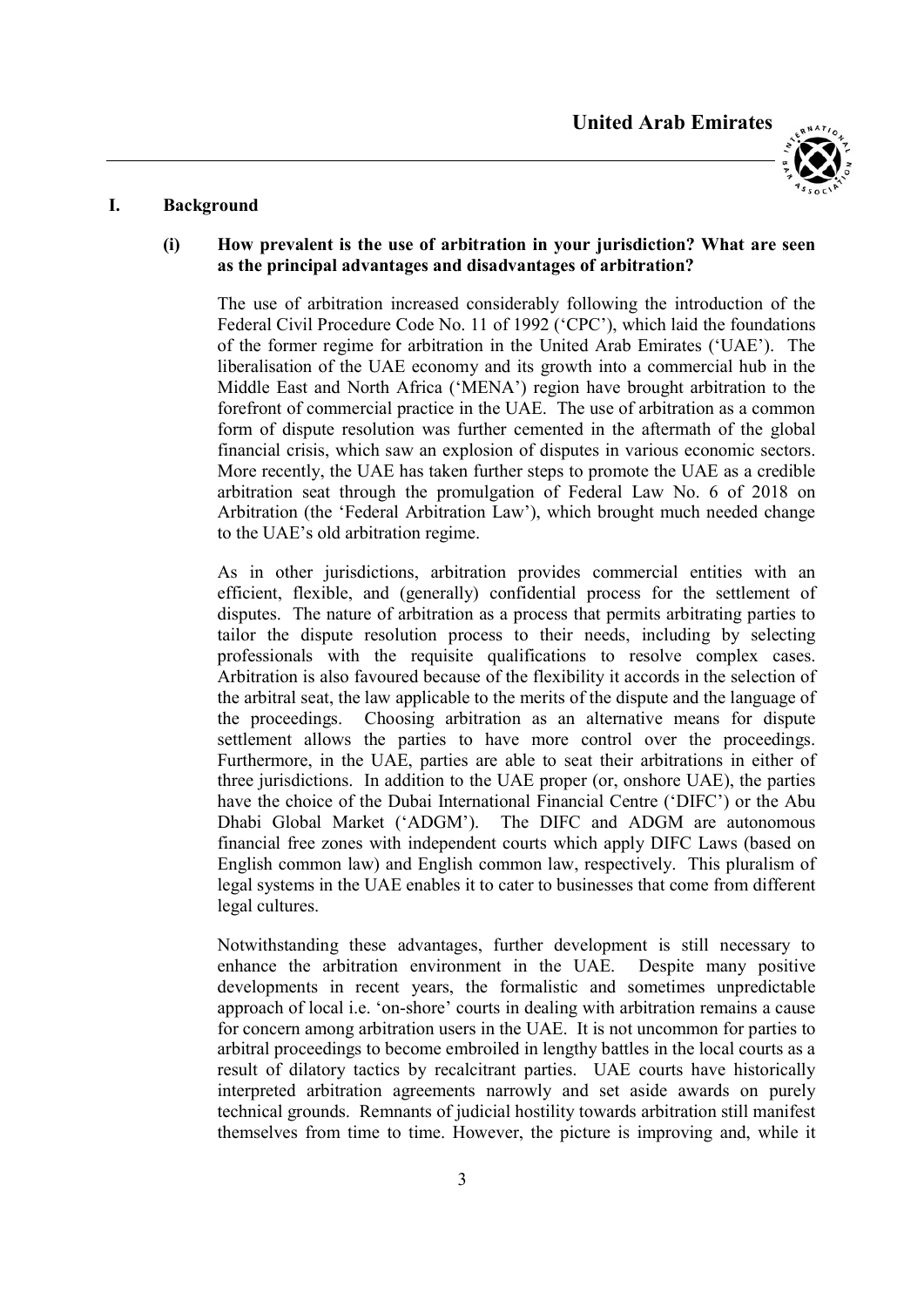



remains to be seen how the judiciary will interpret the new Federal Arbitration Law, initial indications are relatively positive.

## (ii) Is most arbitration institutional or ad hoc? Domestic or international? Which institutions and/or rules are most commonly used?

Institutional arbitration is more common in the UAE.

Given that the UAE has become a hub for international businesses in the region and home to a high number of expatriate individuals, even the most domestic disputes are likely to have some international element. Both domestic and international arbitration is commonly practiced.

These factors have spurred a proliferation of specialised arbitration institutions throughout the UAE. At present, the major arbitral institutions in the UAE include the Dubai International Arbitration Centre ('DIAC'), the Abu Dhabi Commercial Conciliation and Arbitration Centre ('ADCCAC'), the Arbitration Centre of the Dubai International Financial Centre-London Court of International Arbitration ('DIFC-LCIA'), and the Emirates Maritime Arbitration Centre ('EMAC'). Further, the ADGM has established the ADGM Arbitration Centre ('ADGMAC'), a state-of-the-art hearing facility, which opened its doors in October 2018. Because ADGMAC is not an arbitration institution, it neither administers arbitrations nor has its own arbitration rules. Hence, parties can avail themselves of ADGMAC's services irrespective of the institution they choose to administer their arbitration and even when the seat of the arbitration is outside the ADGM.

Further, the ICC International Court of Arbitration has set up a MENA Representative Office in Abu Dhabi. The Representative Office, which is located in the ADGM, opened its doors in 2018 and is staffed with a local ICC team which accepts the registration of new cases under the ICC Rules, to be administered by the ICC Court Secretariat's case management teams in Paris and Singapore.

Ad hoc arbitration is still in use, despite being less common in practice.

# (iii) What types of disputes are typically arbitrated?

Various types of disputes are typically referred to arbitration, including construction, property, real estate, oil and gas, other commercial, and to a limited extent, investment disputes.

#### (iv) How long do arbitral proceedings usually last in your country?

The duration of arbitral proceedings usually depends on the nature, size and complexity of the dispute. The Federal Arbitration Law provides that the arbitral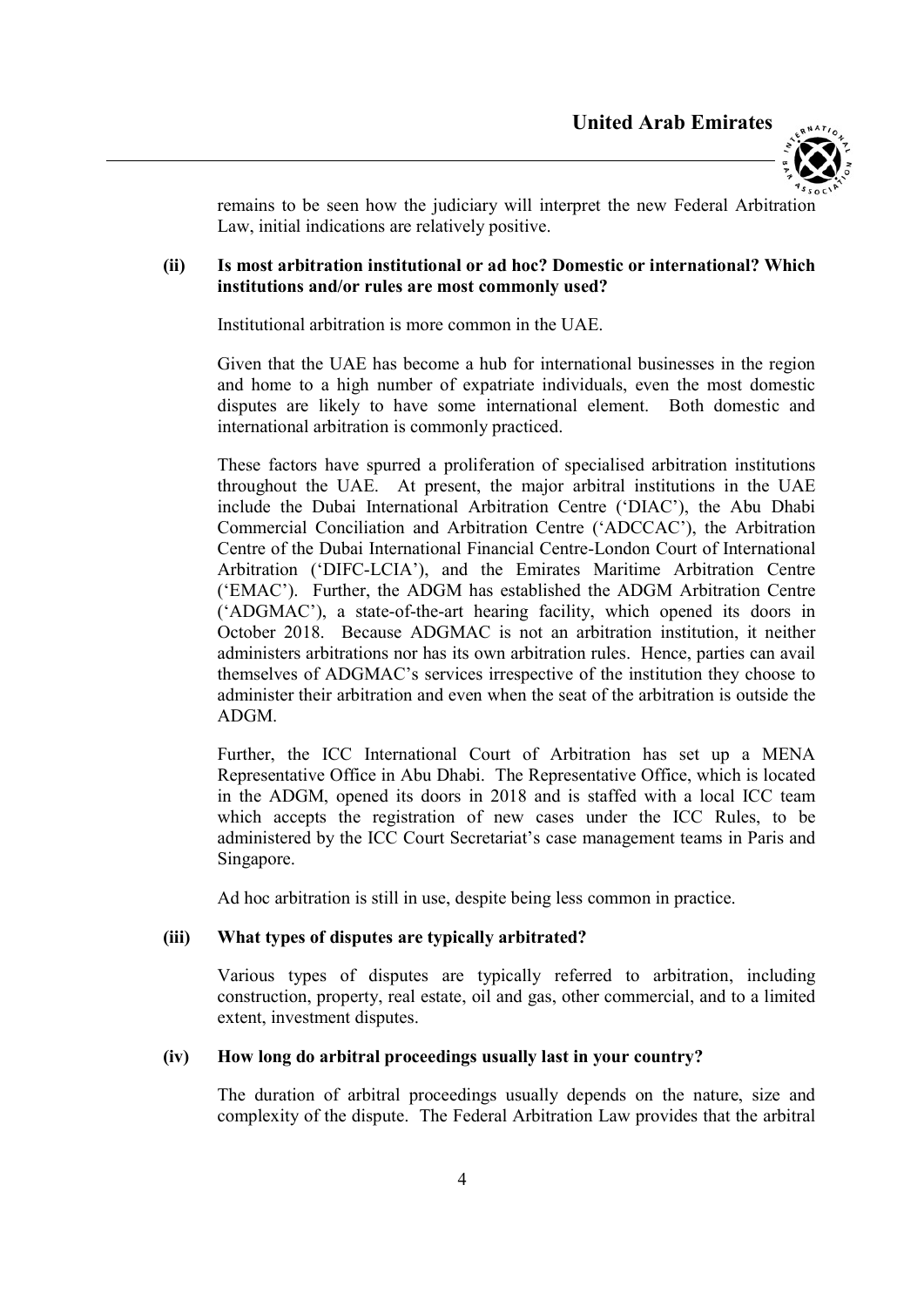

award must be rendered within six months from the date of the 'first arbitration session', with the possibility of a six-month extension by the tribunal, unless the parties agree otherwise. In practice, arbitrations usually last for 1-2 years, although many proceedings last longer.

#### (v) Are there any restrictions on whether foreign nationals can act as counsel or arbitrators in arbitrations in your jurisdiction?

Foreign nationals can act as counsel or arbitrators in the UAE. The Federal Arbitration Law provides that the arbitrator need not be of a specific gender or nationality, unless otherwise agreed upon by the parties or provided for by law.

#### II. Arbitration Laws

# (i) What law governs arbitration proceedings with their seat in your jurisdiction? Is the law the same for domestic and international arbitrations? Is the national arbitration law based on the UNCITRAL Model Law?

Arbitration proceedings seated in the UAE are governed by the lex loci arbitri of the particular jurisdiction selected by the parties. Parties wishing to select a seat in the UAE may opt for one of three jurisdictions:

- Onshore UAE: the jurisdiction comprising the seven constituent Emirates of the UAE. Arbitrations seated onshore are governed by the Federal Arbitration Law which is largely modelled on the UNCITRAL Model Law.
- DIFC: an autonomous financial free zone in the Emirate of Dubai. The DIFC has an independent arbitration regime set forth in DIFC Arbitration Law No. 1 of 2008, as amended by DIFC Amendment Law No. 1 of 2013 (the 'DIFC Arbitration Law'), which is based on the UNCITRAL Model Law.
- ADGM: an autonomous financial free zone in the Emirate of Abu Dhabi. Like the DIFC, the ADGM has its own arbitration regime. It is set out in the ADGM Arbitration Regulations 2015 (the 'ADGM Arbitration Regulations'), which are also based on the UNCITRAL Model Law.

Under the above arbitration frameworks, the law applies equally to domestic and international arbitrations (however, different regimes apply to enforcement of domestic and foreign awards, see Section XIII.i below).

### (ii) Is there a distinction in your arbitration law between domestic and international arbitration? If so, what are the main differences?

The Federal Arbitration Law applies equally to domestic and international arbitrations. Similarly, there is no distinction between domestic and international arbitration under the DIFC Arbitration Law or the ADGM Arbitration Regulations.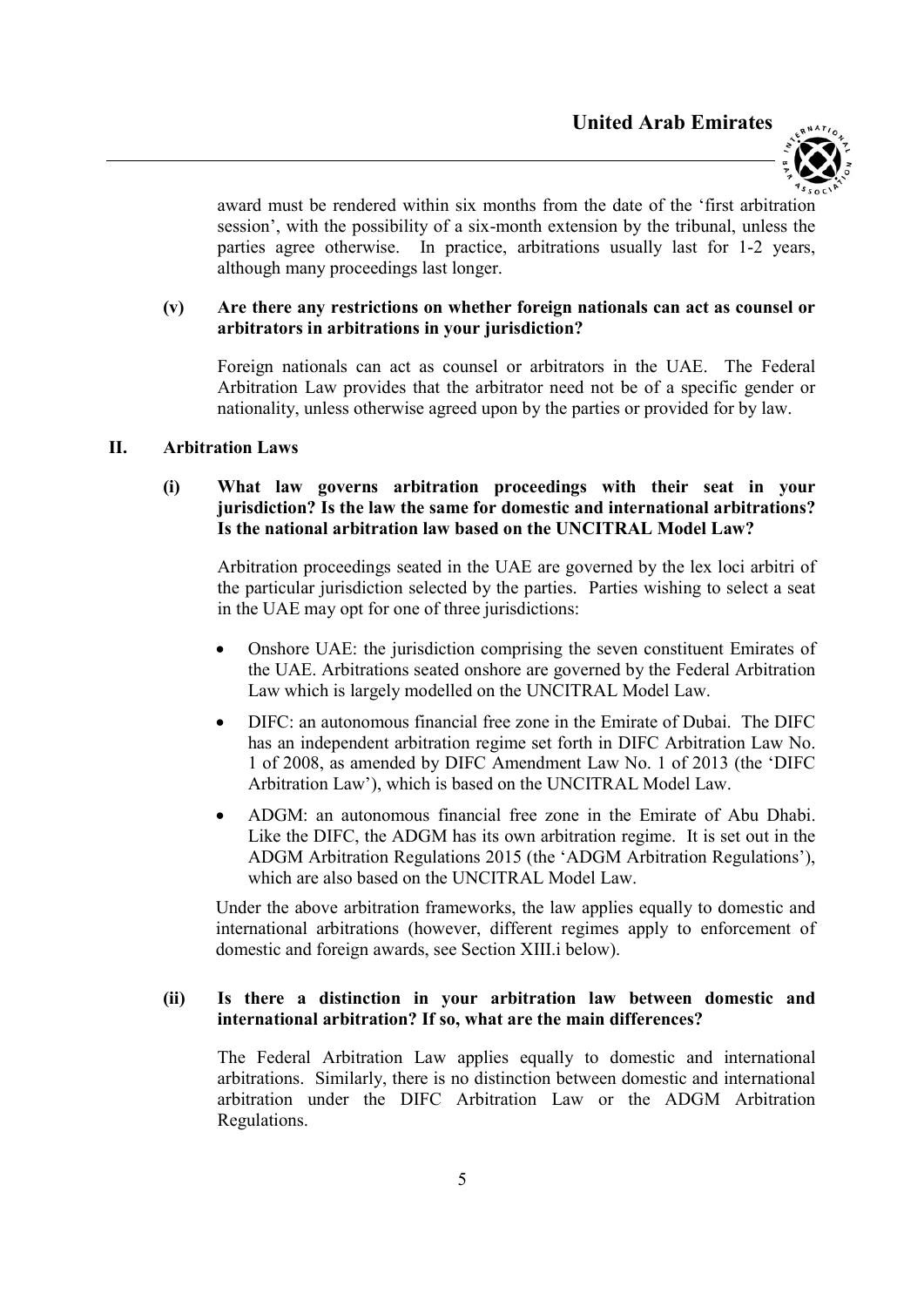

#### (iii) What international treaties relating to arbitration have been adopted (eg New York Convention, Geneva Convention, Washington Convention, Panama Convention)?

The UAE has ratified the following Conventions:

- the 1907 Hague Convention for the Pacific Settlement of International Disputes, in 2008;
- the 1958 New York Convention on the Recognition and Enforcement of Foreign Arbitral Awards (the 'New York Convention'), in 2006;
- the 1965 Washington Convention on the Settlement of Disputes between States and Nationals of Other States (the 'ICSID Convention'), in 1982;
- the 1980 Unified Agreement for the Investment of Arab Capital in the Arab States (the 'Arab Investment Agreement'), in 1980;
- the 1983 Riyadh Convention on Judicial Cooperation between States of the Arab League (the 'Riyadh Convention'), in 1999; and
- the 1987 Gulf Cooperation Council Convention for the Execution of Judgments, Delegations and Judicial Notifications (the 'GCC Convention'), in 1996.

#### (iv) Is there any rule in your domestic arbitration law that provides the arbitral tribunal with guidance as to which substantive law to apply to the merits of the dispute?

UAE law recognises the autonomy of the parties to choose the law applicable to the merits of their dispute. In the absence of such agreement, tribunals seated in the UAE have the power to determine the applicable substantive law. In those circumstances, the Federal Arbitration Law directs tribunals to apply "the substantive rules of the law it deems most closely connected to the dispute". In addition, tribunals shall take into account the terms of the contract, subject of the dispute, the usages of the trade applicable to the transaction and past practices between the parties.

Similarly, the rules of the major arbitral institutions in the UAE typically vest in arbitral tribunals the power to determine the substantive law in the absence of the parties' agreement. For example, Article 22.3 of the DIFC-LCIA Arbitration Rules 2016 (the 'DIFC-LCIA Rules') provides that the arbitral tribunal "shall apply the law(s) or rules of law which it considers appropriate" if it finds that the parties have made no choice of the law or rules as applicable to the merits. Article 33.1 of the DIAC Arbitration Rules 2007 (the 'DIAC Rules') reiterates the same principle.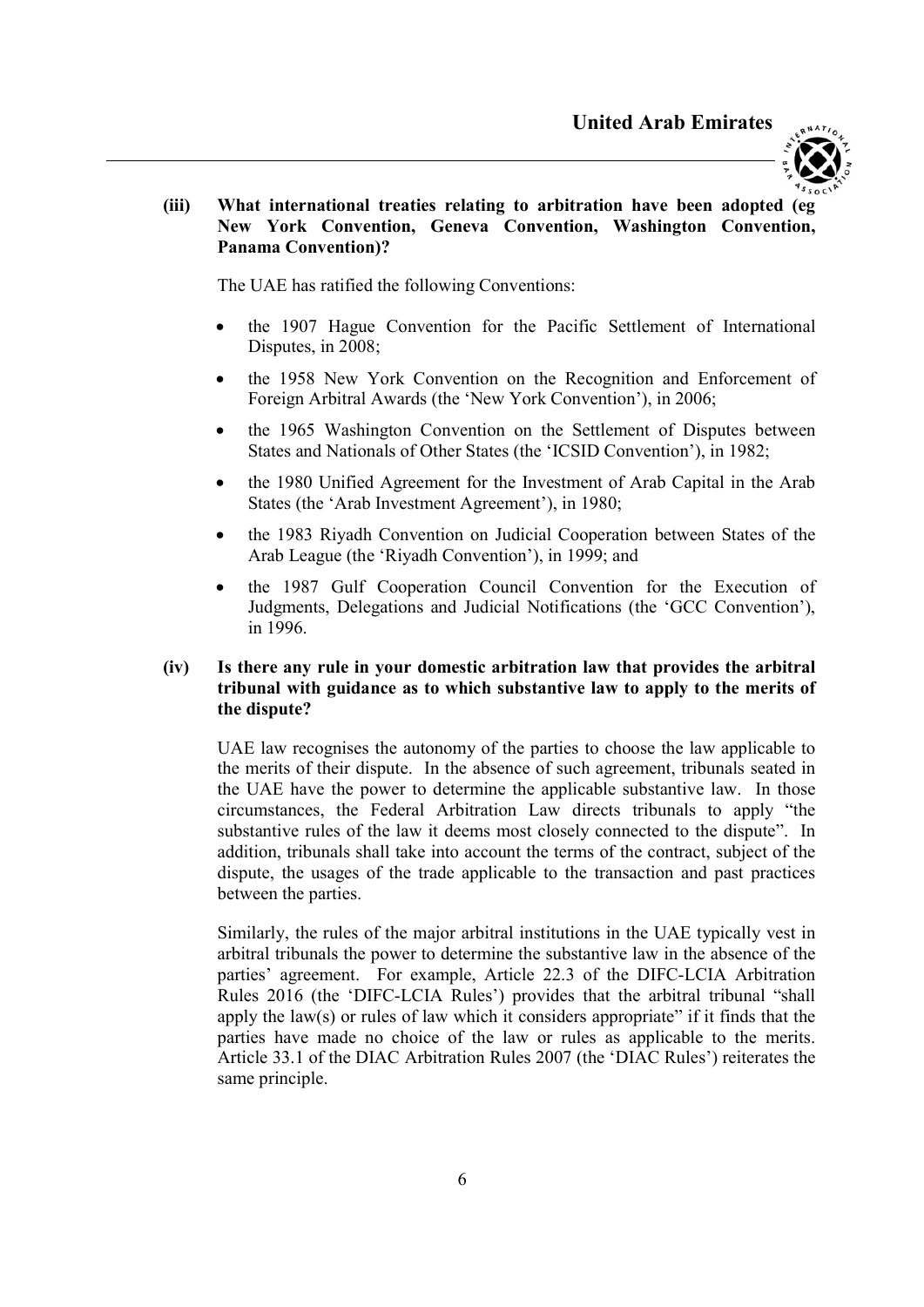

By contrast, the ADGM Arbitration Regulations provide that, absent a choice of the substantive law by the parties, the tribunal shall decide the dispute in accordance with the rules of law it considers appropriate, whereas the DIFC Arbitration Law states that, in such circumstances, the tribunal must determine the dispute in accordance with the law determined by the conflict of laws rules that the tribunal deems applicable.

#### III. Arbitration Agreements

(i) Are there any legal requirements relating to the form and content of an arbitration agreement? What provisions are required for an arbitration agreement to be binding and enforceable? Are there additional recommended provisions?

Under the Federal Arbitration Law, the arbitration agreement must be recorded in writing. The writing requirement is satisfied if it is contained in a document signed by the Parties, in an exchange of correspondence or other written means of communication, or in the form of an electronic message in accordance with the applicable rules of the UAE concerning electronic transactions. It can take the form of an arbitration clause, a standalone and signed agreement, or it can be incorporated by reference. The parties to the arbitration agreement must have the requisite capacity and the subject matter of the dispute must be arbitrable in accordance with UAE law. The position under the Federal Arbitration Law with respect to authority to sign an arbitration has not changed. Despite a number of cases in which the Dubai courts accepted the principle of apparent authority (both under the CPC and the new law), a recent case has been reported in which the Dubai Court of Cassation took a strict approach requiring 'special authority'. Parties should therefore exercise caution with respect to the authorisation of signatories of arbitration agreements.

The requirements for the validity of arbitration agreements are similar under the DIFC Arbitration Law and the ADGM Arbitration Regulations. Under both regimes, an arbitration agreement must be reduced to writing. It may be in the form of an arbitration clause or a standalone agreement. The writing requirement can also be met by electronic communication if the information is accessible so as to be useable for subsequent reference. An arbitration agreement is also deemed to be in writing if it is contained in an exchange of statements of claim and defence in which the existence of an agreement is alleged by a party and not denied by the other. Lastly, reference in a contract to a document containing an arbitration clause constitutes an arbitration agreement in writing, provided that such reference is such as to make that clause part of the contract.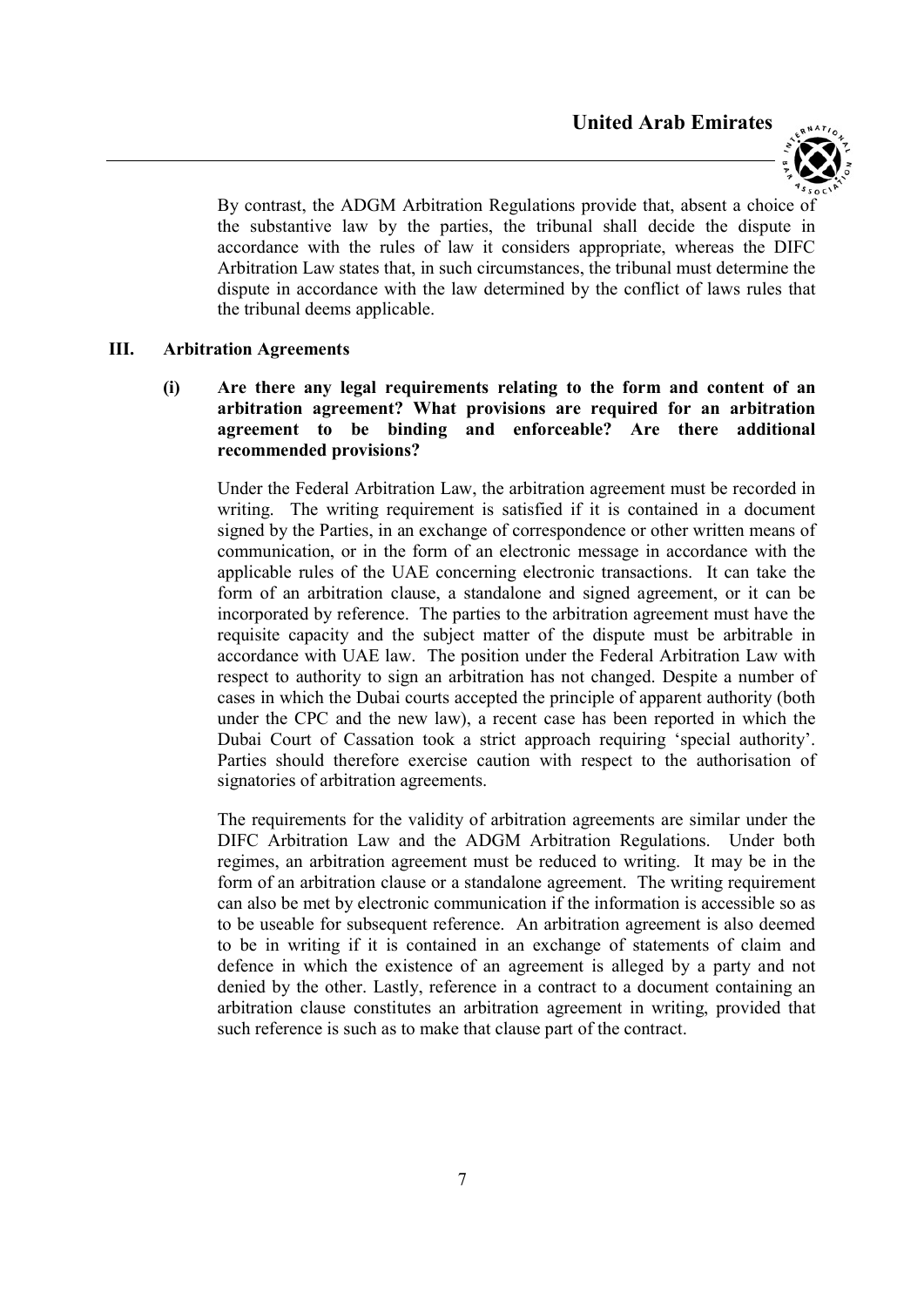

# (ii) What is the approach of courts towards the enforcement of agreements to arbitrate? Are there particular circumstances when an arbitration agreement will not be enforced?

UAE courts generally enforce agreements to arbitrate, provided that the basic requirements for validity of such agreements are met. However, under the old regime, the UAE courts often interpreted arbitration agreements restrictively. The extent to which the courts will follow the pro-arbitration spirit of the new Federal Arbitration Law is yet to be seen. Furthermore, courts will not enforce an arbitration agreement (i) when it is rendered void (by, for example, fraud or incapacity), or (ii) where the subject matter of a dispute is non-arbitrable (eg matters of public policy), or (iii) when the opposing party fails to raise the arbitration defence at the appropriate time.

In comparison, the DIFC Courts have a better track record of enforcement of arbitration agreements. The ADGM Courts, which are still in their early years, are expected to be arbitration-friendly and in favour of enforcing agreements to arbitrate.

(iii) Are multi-tier clauses (eg arbitration clauses that require negotiation, mediation and/or adjudication as steps before an arbitration can be commenced) common? Are they enforceable? If so, what are the consequences of commencing an arbitration in disregard of such a provision? Lack of jurisdiction? Non-arbitrability? Other?

Multi-tier clauses are common in the UAE, particularly in the construction industry. Such clauses are enforceable in the UAE. Where mandatory preconditions to arbitration are not followed, a respondent may argue that the claim is inadmissible and that a constituted tribunal does not have jurisdiction to hear the dispute. Awards made notwithstanding a claimant's failure to follow the preconditions may be annulled by the courts.

That said, article 25 of the Federal Arbitration Law provides for an automatic waiver of a party's right to object to its opponent's non-compliance with a requirement under the arbitration agreement if it did not raise the objection to such non-compliance within the agreed time limit, or within seven days of it becoming aware of the non-compliance if a time limit has not been agreed.

#### (iv) What are the requirements for a valid multi-party arbitration agreement?

There are no particular requirements for valid multi-party arbitration agreements under the Federal Arbitration Law or the arbitration rules of the major arbitral institutions in the UAE. In the absence of specific guidance, such arbitration agreements should be enforceable insofar as they provide clear and unequivocal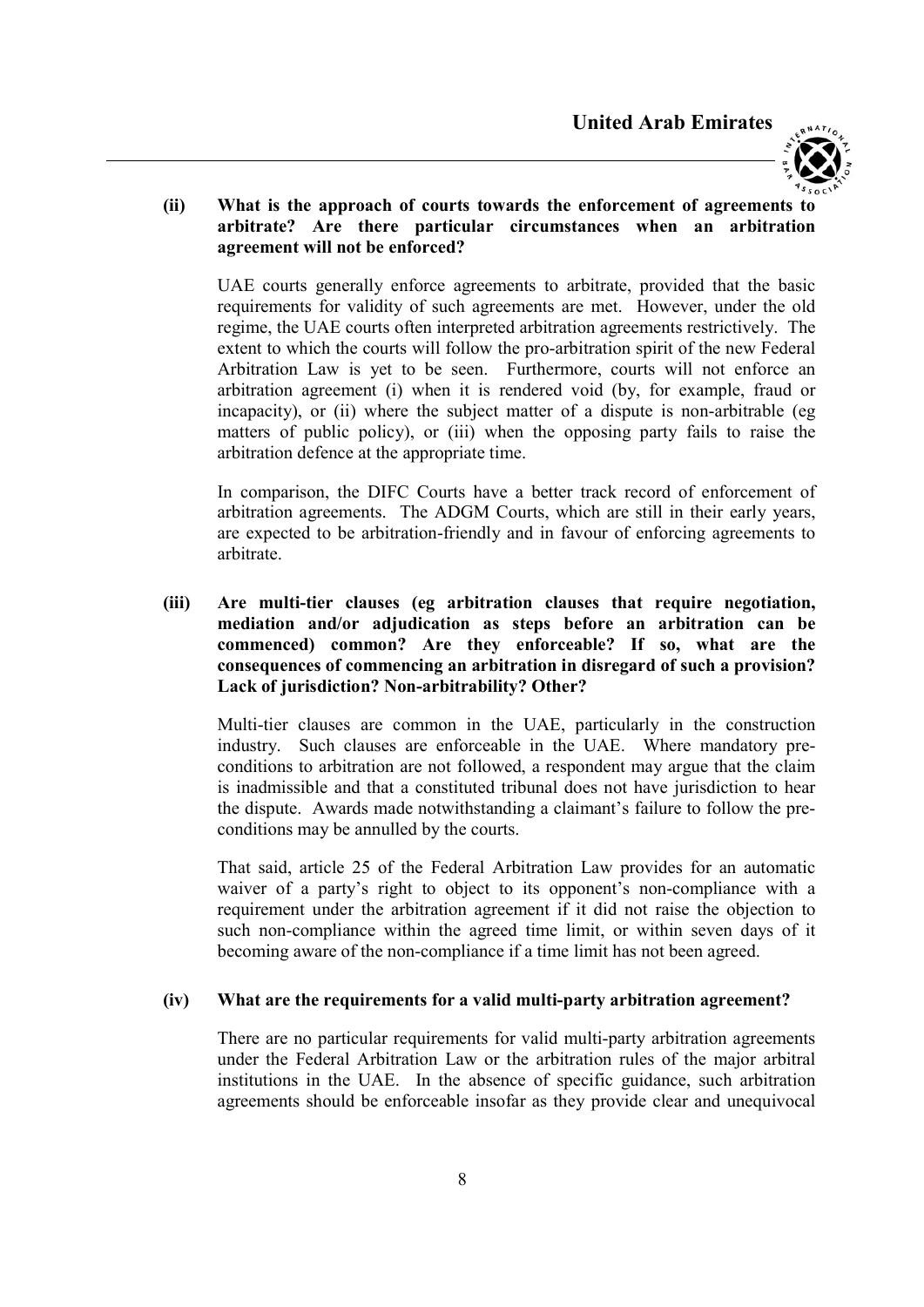

consent to arbitration. Note that the DIAC and DIFC-LCIA Rules have special procedures for the appointment of arbitrators in multi-party arbitrations.

#### (v) Is an agreement conferring on one of the parties a unilateral right to arbitrate enforceable?

It is unclear whether the UAE courts would enforce a unilateral right to arbitration. The prudent course is to avoid such clauses.

# (vi) May arbitration agreements bind non-signatories? If so, under what circumstances?

The Federal Arbitration Law and DIFC Arbitration Law do not contemplate the possibility of a non-signatory being bound by an arbitration agreement. However, the ADGM Arbitration Regulations permit the joinder of a third party who has not signed the arbitration agreement provided that party has consented to joinder in writing.

#### IV. Arbitrability and Jurisdiction

# (i) Are there types of disputes that may not be arbitrated? Who decides – courts or arbitrators – whether a matter is capable of being submitted to arbitration? Is the lack of arbitrability a matter of jurisdiction or admissibility?

The Federal Arbitration Law limits arbitration to matters which are capable of being resolved by conciliation. Matters which cannot be resolved by conciliation (ie are non-arbitrable) are those which have been reserved for the sole jurisdiction of the local courts or those which pertain to UAE public policy. The first category includes disputes arising out of commercial agency, distributorship, and labour agreements. Meanwhile, the Federal Civil Transactions Law No. 5/1985 (the 'Civil Code') defines questions of public policy as those which relate to personal status (eg marriage, inheritance and lineage), as well as provisions relating to systems of governance, freedom of trade, the circulation of wealth, private ownership and other rules and foundations on which the society is based, provided that these provisions are not inconsistent with the imperative provisions and fundamental principles of Islamic Shari'a.

The DIFC Arbitration Law and ADGM Arbitration Regulations provide that the award may be set aside if the subject matter of the dispute it purports to resolve is not capable of settlement by arbitration under DIFC Law or the laws of the ADGM, respectively.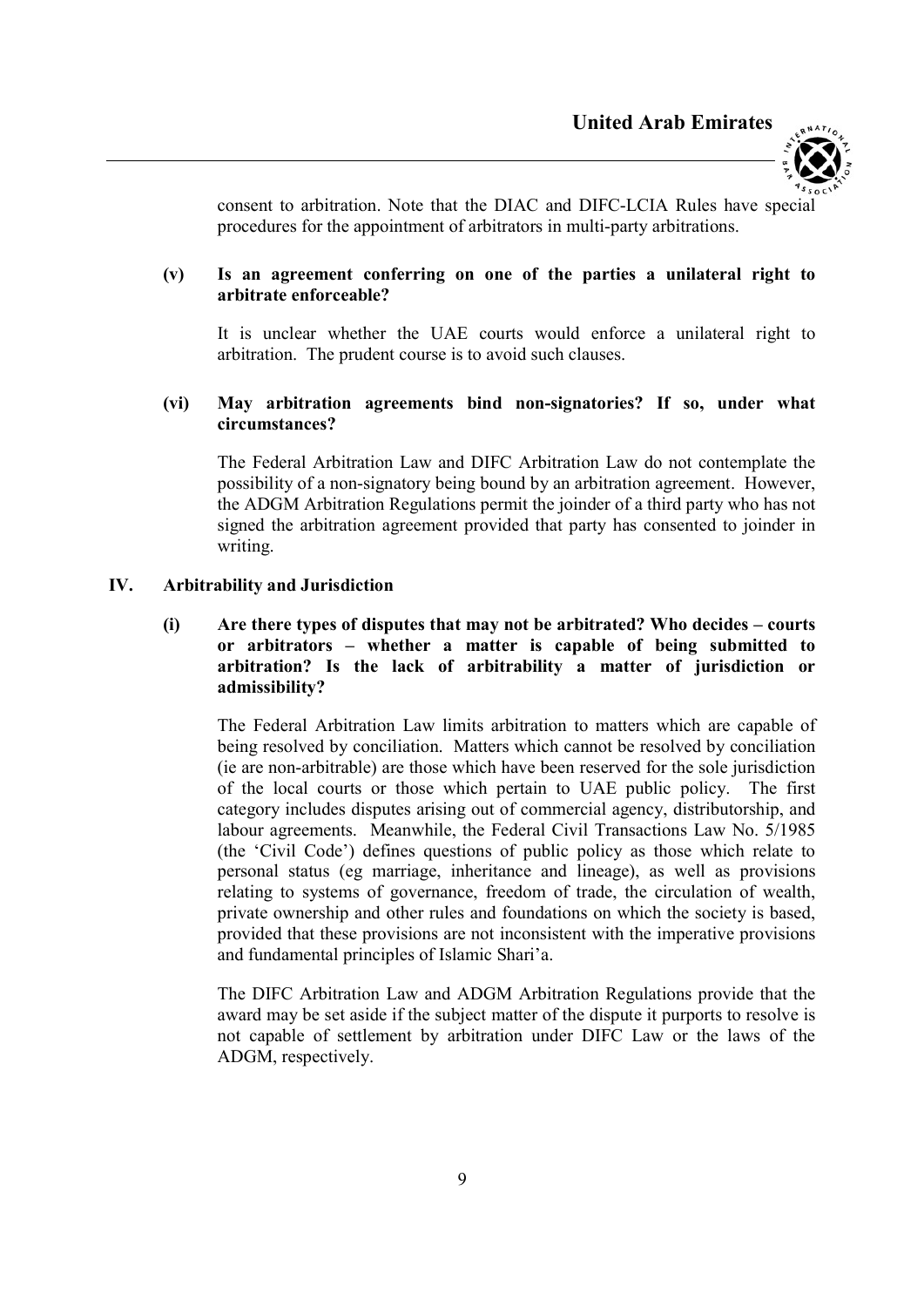

### (ii) What is the procedure for disputes over jurisdiction if court proceedings are initiated despite an arbitration agreement? Do local laws provide time limits for making jurisdictional objections? Do parties waive their right to arbitrate by participating in court proceedings?

If a party files a claim before the local courts notwithstanding an existing arbitration agreement, in a welcome change to the old arbitration regime, the respondent must object to the court's jurisdiction before presenting any arguments on the merits of the dispute in order to preserve the arbitration agreement. Failing to invoke the arbitration agreement before addressing the merits of the dispute would be deemed as a waiver of the right to arbitrate, and the local courts would therefore restore their jurisdiction over the dispute. Previously, the respondent had to object during the first court hearing, irrespective of whether an application for adjournment was made at that time.

In the DIFC, parties wishing to rely on an arbitration agreement despite an action having been brought to the DIFC Court must do so not later than in submitting a first statement regarding the substance of the dispute. A 2012 judgment held that the DIFC Courts are only obliged to stay proceedings where the arbitration is seated in the DIFC, and where the seat is outside the DIFC, the DIFC Courts retained a discretionary power to stay such proceedings.

## (iii) Can arbitrators decide on their own jurisdiction? Is the principle of competence-competence applicable in your jurisdiction? If yes, what is the nature and intrusiveness of the control (if any) exercised by courts on the tribunal's jurisdiction?

Contrary to the old arbitration regime, the Federal Arbitration Law confirmed the principle of competence-competence, including with respect to the validity of the arbitration agreement. Furthermore, institutional arbitration rules typically stipulate the power of the tribunal to rule on its own jurisdiction.

The DIFC Arbitration Law enables the tribunal to rule on its own jurisdiction, including any objections with respect to the existence or validity of the arbitration agreement. Similarly, under the ADGM Arbitration Regulations, the tribunal may rule on its own substantive jurisdiction: ie the tribunal may determine whether there is a valid arbitration agreement, whether the tribunal is properly constituted, and what matters have been submitted to arbitration in accordance with the arbitration agreement.

#### V. Selection of Arbitrators

#### (i) How are arbitrators selected? Do courts play a role?

The Federal Arbitration Law gives the parties to an arbitration the freedom to choose arbitrators, provided certain requirements in respect of the qualifications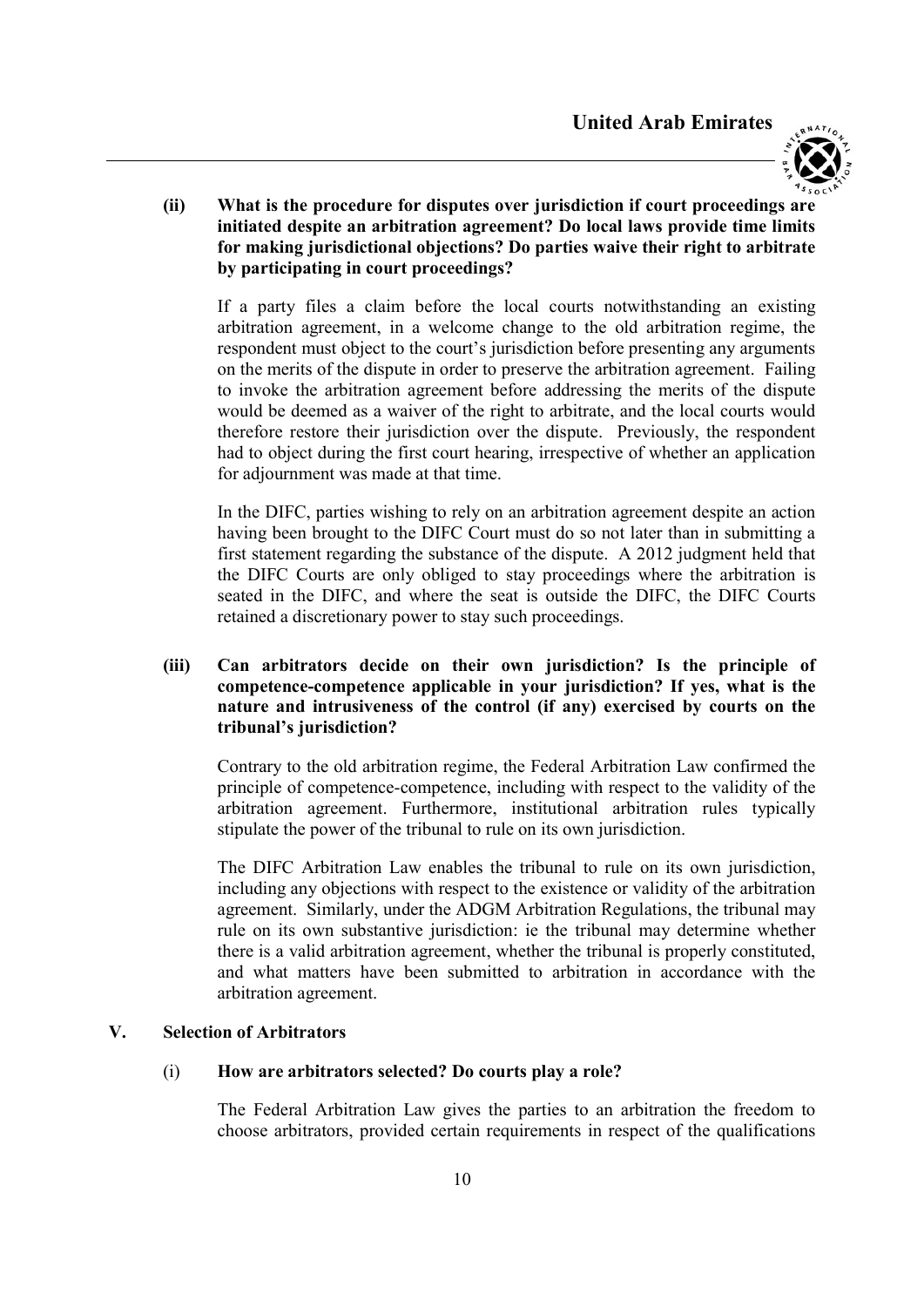

or arbitrators are met. Notably, Article 10(2) prohibits the appointment of an arbitrator who serves on the 'board of trustees' or the 'administrative body' of the arbitration institution administering the arbitration. Apart from those specific requirements, the parties are also free to agree on the procedure for appointing arbitrators.

The arbitration rules of the major arbitral institutions do not impose any restrictions on the parties' choice of arbitrator.

In the absence of the parties' agreement on a procedure for appointing arbitrators, or if one of the parties fails to appoint a party-appointed arbitrator, a default appointment can be made either by the designated arbitration centre or, in *ad hoc* arbitrations, by the competent court.

#### (ii) What are the requirements in your jurisdiction as to disclosure of conflicts? Do courts play a role in challenges and what is the procedure?

Article 10(4) of the Federal Arbitration Law creates an express duty on arbitrators to disclose in writing anything likely to give rise to doubts as to their impartiality or independence. This duty runs from the moment they are appointed as an arbitrator, throughout the entire arbitral proceedings. The Federal Arbitration Law also provides for the disqualification of arbitrators if there are circumstances giving rise to 'serious doubts' as to their impartiality or independence.

Accordingly, arbitrators are under a duty to disclose any conflicts or circumstances which are likely to give rise to serious doubts over their impartiality or independence. Arbitrators may seek guidance from the IBA Guidelines on Conflicts of Interest in International Arbitration (the 'IBA Guidelines') on the type of relationships that ought to be disclosed, especially that the UAE courts are yet to interpret the relatively recent provisions of the Federal Arbitration Law.

By contrast, the DIFC Arbitration Law and ADGM Arbitration Regulations impose explicit obligations on potential and appointed arbitrators to disclose circumstances likely to give rise to justifiable doubts as to their impartiality or independence.

If the parties opted for institutional rules, arbitrator challenges will be governed by the procedure for challenge set forth therein. Institutional rules typically vest in the administering institution the power to decide on arbitrator challenges. Pursuant to the Federal Arbitration Law, the administering institution's decision on the challenge is not subject to appeal.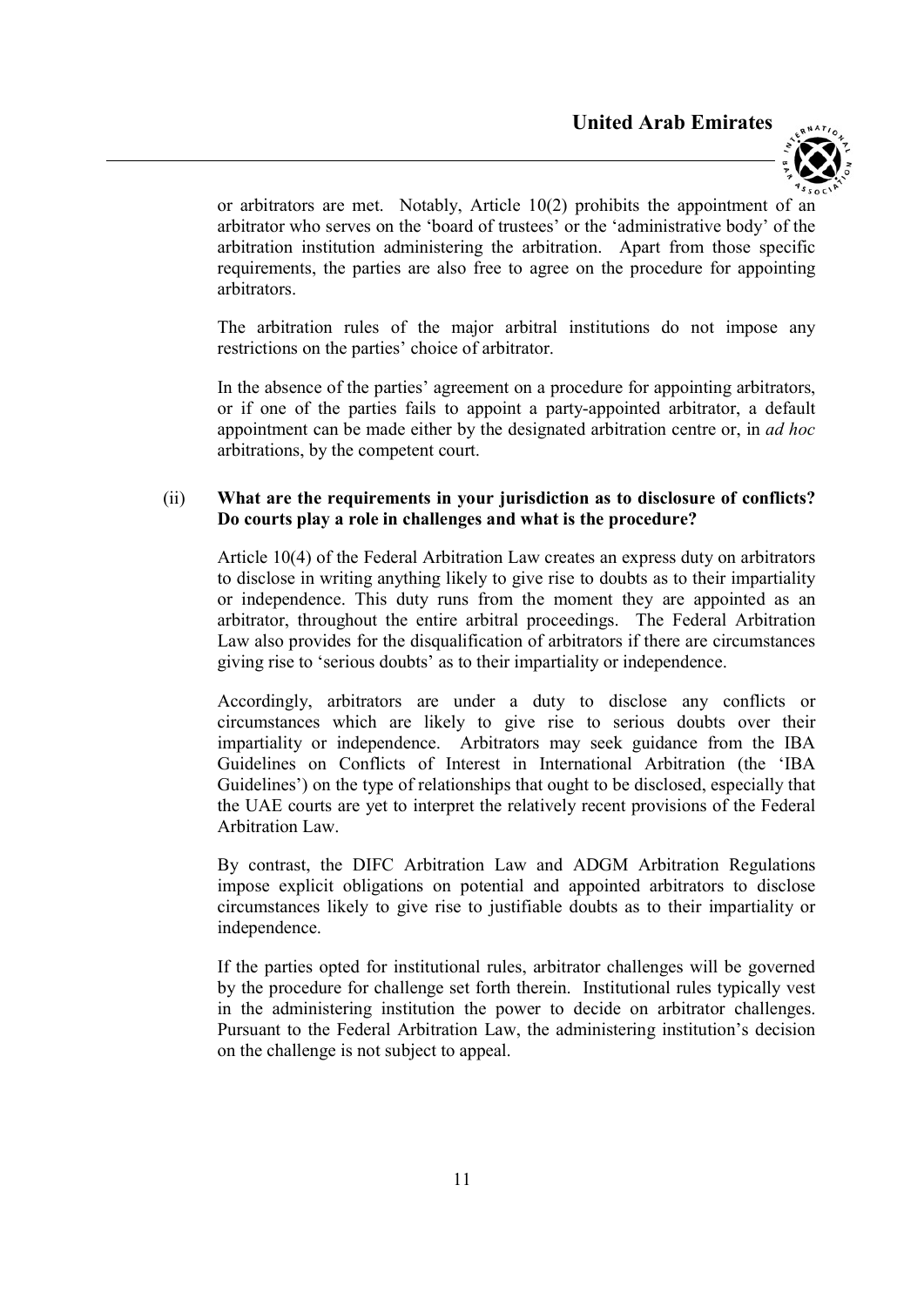

# (iii) Are there limitations on who may serve as an arbitrator? Do arbitrators have ethical duties? If so, what is their source and generally what are they?

There are few restrictions on the freedom of the parties to choose the members of the tribunal. Any person who satisfies the requirements of competence, impartiality and independence (including independence from the arbitral institution administering the proceedings) may serve as an arbitrator. Under the Federal Arbitration Law, the following categories lack the capacity to serve as arbitrators: minors, individuals under court interdiction order, entities who are not a natural person, and individuals who are deprived of their civil rights by reason of bankruptcy (unless discharged), or due to conviction in a felony or misdemeanour involving moral turpitude or breach of trust (even if rehabilitated).

Arbitrators are required to act with integrity and impartiality during their appointment. Arbitrators may also be criminally liable for soliciting and/or accepting bribes in relation to their conduct of arbitral proceedings. Institutional rules may also provide for similar ethical duties. For example, under the DIFC-LCIA Rules, an arbitrator may be disqualified for acting in deliberate violation of the arbitration agreement; failing to act fairly or impartially as between the parties; or failing to conduct or participate in the arbitration with reasonable efficiency, diligence and industry.

# (iv) Are there specific rules or codes of conduct concerning conflicts of interest for arbitrators? Are the IBA Guidelines on Conflicts of Interest in International Arbitration followed?

The Federal Arbitration Law does not set out ethical rules of conduct for arbitrators beyond a few provisions on the qualifications of arbitrators. There are no UAE rules that govern conflicts of interest for arbitrators. Arbitrators are subject to the professional standards embodied in the code of ethics applicable in their home jurisdiction.

The parties are free to agree that the IBA Guidelines on Conflicts of Interest in International Arbitration should be binding on the arbitral tribunal.

#### VI. Interim Measures

(i) Can arbitrators issue interim measures or other forms of preliminary relief? What types of interim measures can arbitrators issue? Is there a requirement as to the form of the tribunal's decision (order or award)? Are interim measures issued by arbitrators enforceable in courts?

The Federal Arbitration Law empowers arbitral tribunals to issue interim and conservatory measures. After obtaining leave from the tribunal, a party may apply to enforce interim measures in court.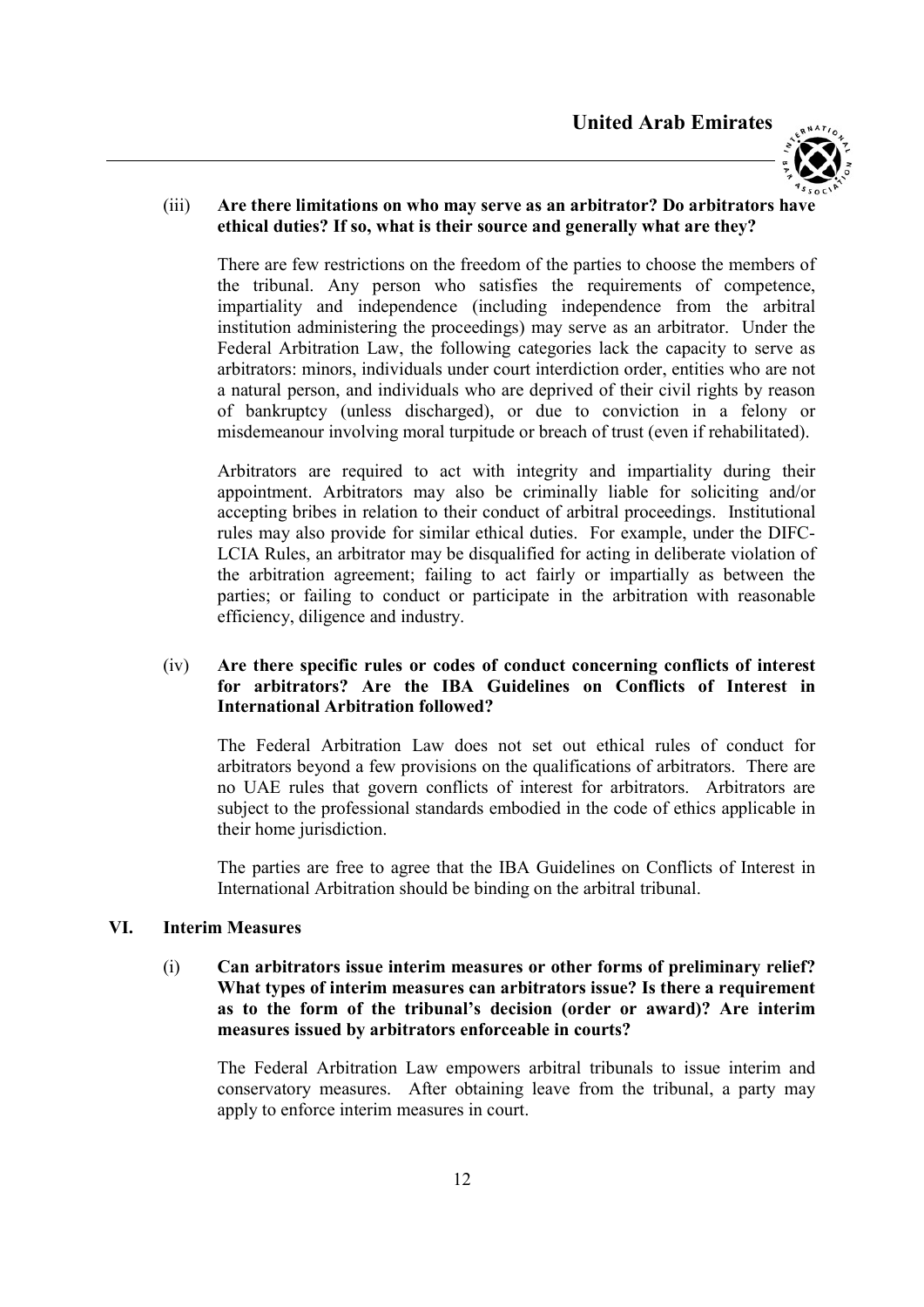

The DIFC Arbitration Law and the ADGM Arbitration Regulations specifically permit tribunals to grant interim measures as appropriate. Generally, the party requesting an interim measure must demonstrate to the tribunal that (i) harm not adequately reparable by an award of damages is likely to result if the measure is not ordered, and such harm outweighs the harm, if any, that is likely to result to the party against whom the measure is directed if the measure is ordered; and (ii) there is a reasonable possibility that the requesting party will succeed on the merits of the claim.

In addition to orders to provide security for costs, the tribunal may order a party to preserve evidence and goods or take precautionary measures against actions that are likely to cause current or imminent harm or prejudice to any party or to the arbitral process itself. With leave from the tribunal, interim relief orders can be enforced by the DIFC Courts.

The DIAC, DIFC-LCIA and ADCCAC Rules also provide for the tribunal's power to adopt certain interim and conservatory measures, including injunctions or security for costs. Such decisions may take the form of interim or provisional awards.

# (ii) Will courts grant provisional relief in support of arbitrations? If so, under what circumstances? May such measures be ordered after the constitution of the arbitral tribunal? Will any court ordered provisional relief remain in force following the constitution of the arbitral tribunal?

Under the Federal Arbitration Law, the curial court may, at the request of a party or the tribunal, grant provisional relief in the form of interim or conservatory measures in support of a potential or existing arbitration. Such a measure shall remain in force even after the constitution of the arbitral tribunal until it is terminated by a subsequent decision of the curial court.

The DIFC Arbitration Law permits applications to the DIFC Courts for interim measures of protection, whether before or during the arbitral proceedings.

The ADGM Arbitration Regulations also recognise that measures relating to the taking of evidence or provisional or conservatory measures can be sought before the ADGM Court, whether before or during arbitral proceedings. However, the ADGM Court shall only grant such relief when the arbitral tribunal (or other institution or person vested by the parties with such power) is unable to act effectively.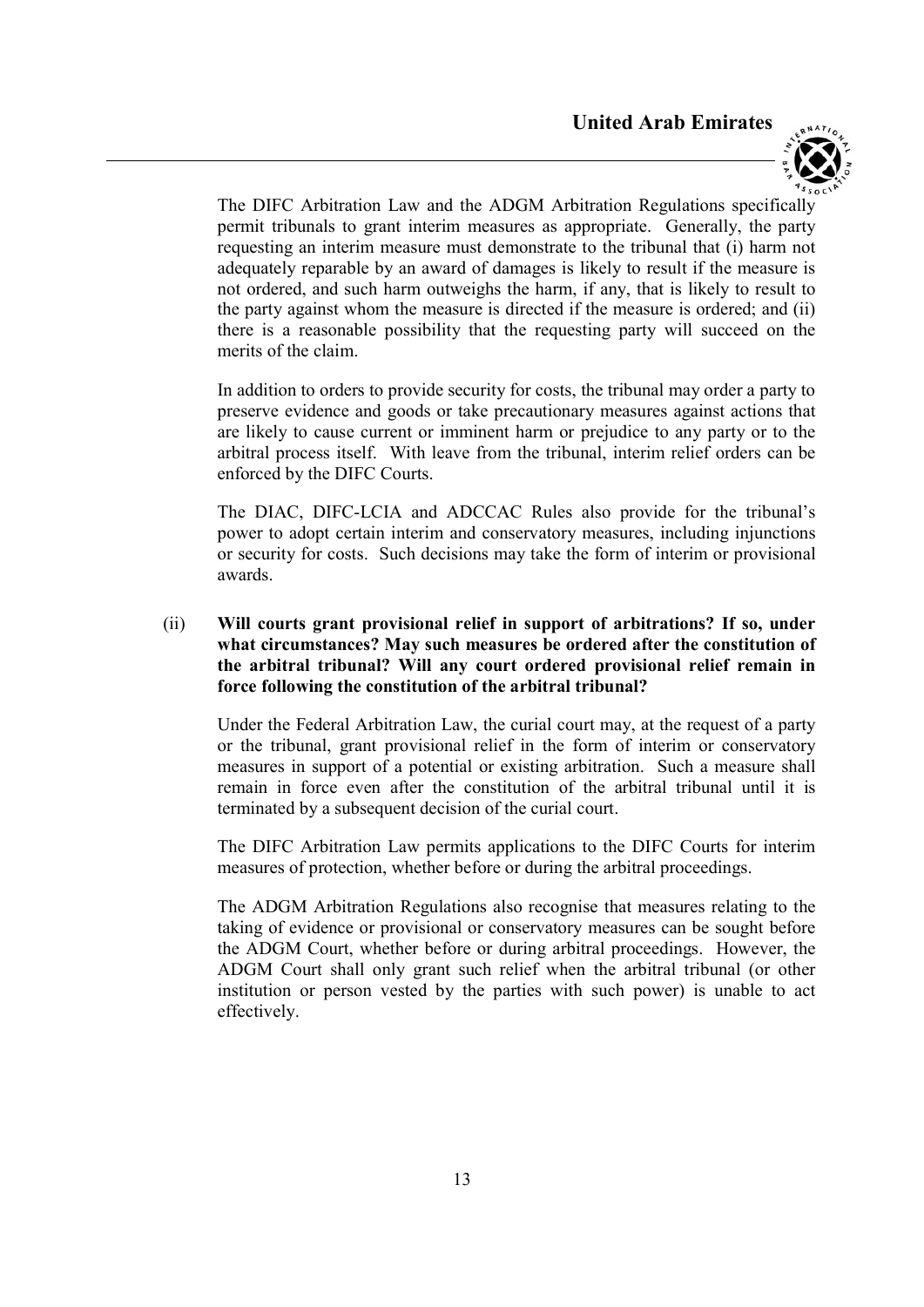

# (iii) To what extent may courts grant evidentiary assistance/provisional relief in support of the arbitration? Do such measures require the tribunal's consent if the latter is in place?

If requested by the tribunal, whether on its own motion or if requested by a party, the UAE courts can grant evidentiary assistance in support of the arbitration. Such assistance includes orders compelling (i) witnesses to give oral testimony before a tribunal; or (ii) third parties to produce documents or other evidentiary materials as may be necessary in the proceedings.

Provided it is not contrary to the arbitration agreement, the DIFC Arbitration Law allows a party to seek provisional relief, before or during arbitral proceedings, from the DIFC Court. Further, the tribunal or a party with the approval of the tribunal may request from the DIFC Court assistance in taking evidence. The DIFC Court may execute such requests within their competence and according to their rules on taking evidence. The position under the ADGM Arbitration Regulations is similar.

#### VII. Disclosure/Discovery

# (i) What is the general approach to disclosure or discovery in arbitration? What types of disclosure/discovery are typically permitted?

Except in limited circumstances, disclosure obligations before the UAE courts under the applicable Law of Evidence No. 10 of 1992 (the 'Evidence Law') are very limited, typically only involving production of documents relied on by each party. In contrast, in arbitration proceedings, tribunals may order any kind of disclosure compliant with applicable arbitration rules and the parties' agreement on disclosure. Tribunals in the UAE are often guided by the IBA Rules on the Taking of Evidence in International Arbitration (the 'IBA Rules on the Taking of Evidence'). The Evidence Law does not apply to arbitration proceedings (unless the parties agreed to apply it).

As addressed above, the Federal Arbitration Law enables the tribunal, whether on its own motion or on either party's application, to seek the assistance of the curial court in taking evidence.

There are no express limitations regarding the tribunal's authority to order disclosure under the DIFC Arbitration Law or the ADGM Arbitration Regulations. The tribunal may request assistance in taking evidence from the DIFC Court, which will entertain the request pursuant to its own rules on taking evidence.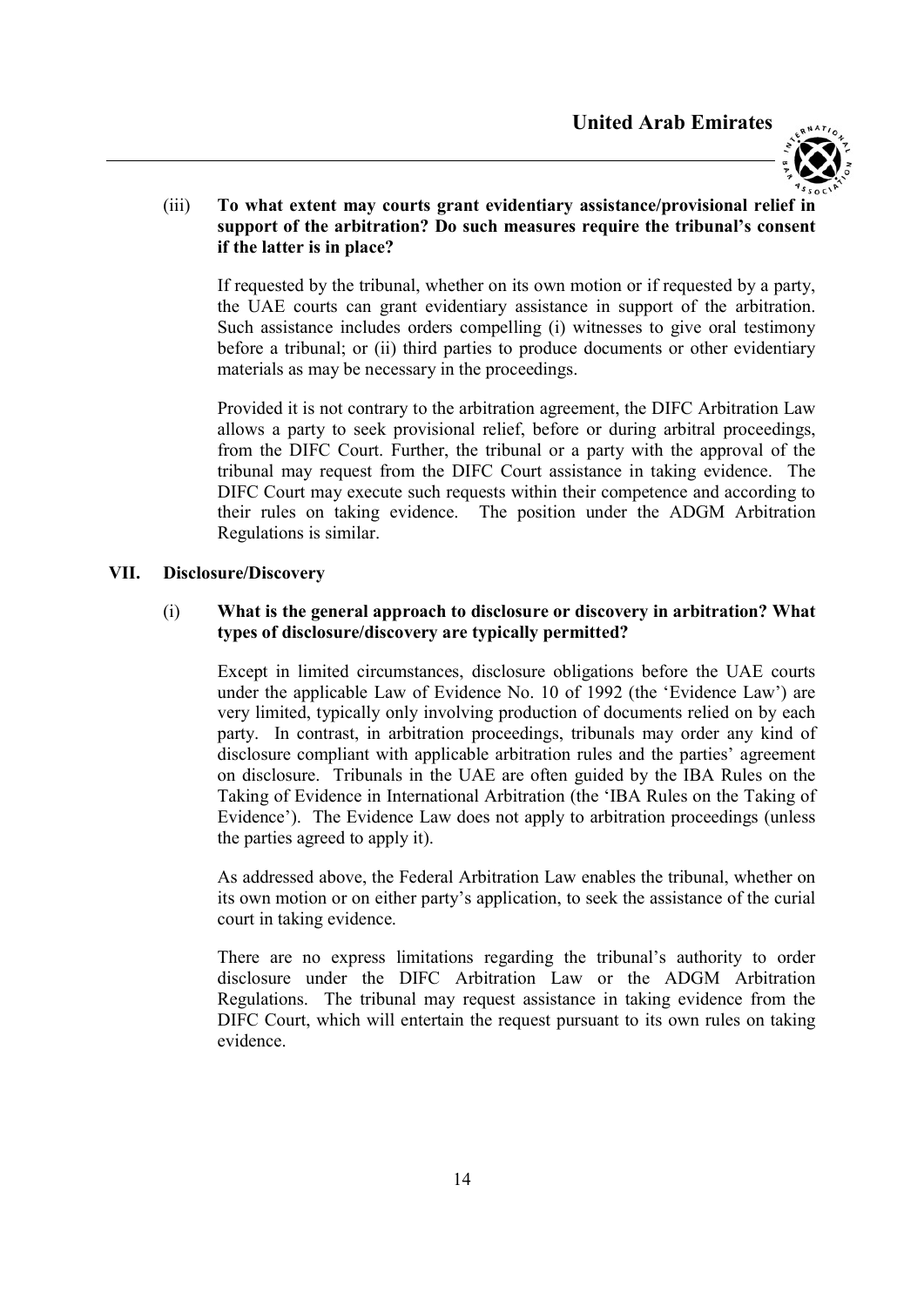

#### (ii) What, if any, limits are there on the permissible scope of disclosure or discovery?

Given the limited nature of the principle of disclosure under UAE law, its scope will depend primarily on the specific agreement between the parties as well as the tribunal's directions.

#### (iii) Are there special rules for handling electronically stored information?

The Federal Arbitration Law does not provide any specific guidance concerning electronically stored information. However, under UAE law, soft copy documents carry the same evidential weight as hard copy documents, provided that they are stored in a manner which allows the verification of the sender, destination and the times and dates of transmissions and receipt. Furthermore, electronic communications and transactions in the UAE are governed by Federal Law No. 1 of 2006 concerning Electronic Transactions and Commerce.

# VIII. Confidentiality

# (i) Are arbitrations confidential? What are the rules regarding confidentiality?

The Federal Arbitration Law provides that arbitral awards are confidential and cannot be published in whole or in part without the written consent of the parties (except when addressed in judicial rulings). The law is silent with respect to the confidentiality of the proceedings. However, even though the old arbitration regime also did not expressly provide for confidentiality of the proceedings, it is generally accepted before the UAE courts that arbitration proceedings are conducted in private.

The DIFC Arbitration Law and the ADGM Arbitration Regulations stipulate that arbitral proceedings shall be kept confidential.

In addition, institutional rules (including the DIAC Rules, the DIFC-LCIA Rules, and the ADCCAC Rules) typically provide for the confidentiality of the proceedings.

#### (ii) Are there any provisions in your arbitration law as to the arbitral tribunal's power to protect trade secrets and confidential information?

There is no specific provision as such under the Federal Arbitration Law, beyond the general obligation of confidentiality of arbitral awards. That said, the arbitral tribunal may have such a power by granting interim measures to restrain the divulgence of protected information by either Party.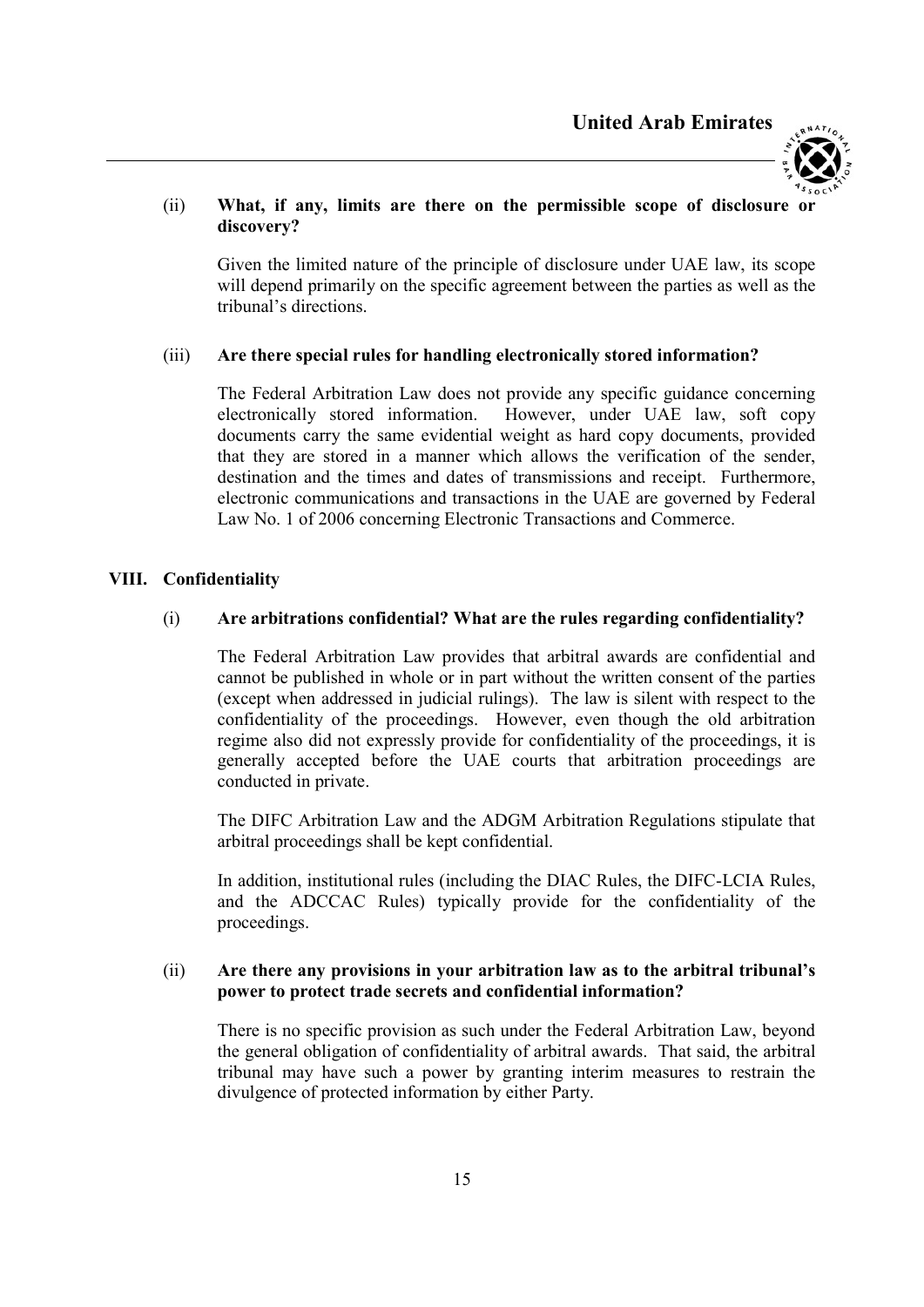

#### (iii) Are there any provisions in your arbitration law as to rules of privilege?

UAE law does not recognise the concepts of legal privilege or the protection of without-prejudice communications, absent specific agreement of the parties.

A narrow exception is attorney-client privilege. Pursuant to the UAE Federal Law on the Regulation of the Legal Profession No. 23 of 1991 (the 'Legal Profession Law'), an attorney is prohibited from giving evidence in relation to any matter which they become aware of in the course of practising the profession. Nonetheless, the protected information can be divulged if (i) the attorney has obtained consent of the person who has supplied that information, or (ii) if the client intends to commit a crime.

Tribunals seated in the UAE often follow international guidelines, such as the IBA Rules on the Taking of Evidence, which allow documents to be excluded from evidence or production on grounds of privilege, and require the equal treatment of the parties. To achieve parity among the parties in respect of the treatment of privileged documents, tribunals often apply the most-protective privilege rule.

#### IX. Evidence and Hearings

# (i) Is it common that parties and arbitral tribunals adopt the IBA Rules on the Taking of Evidence in International Arbitration to govern arbitration proceedings? If so, are the Rules generally adopted as such or does the tribunal retain discretion to depart from them?

Arbitral tribunals seated in the UAE often either refer to or adopt the IBA Rules on the Taking of Evidence. Typically, tribunals retain discretion to depart from the rules. Alternatively, and in particular in domestic arbitrations, tribunals at times adopt the Evidence Law which addresses similar matters to the IBA Rules on the Taking of Evidence.

#### (ii) Are there any limits to arbitral tribunals' discretion to govern the hearings?

In principle, the tribunal is bound by the parties' agreement on procedural rules for conducting the proceedings. In the absence of such an agreement, the tribunal may adopt the procedures it considers appropriate, provided it observes due process as well as the provisions of the Federal Arbitration Law and any relevant international agreement to which the UAE is party. The Federal Arbitration Law affords tribunals discretion to determine the rules of evidence to be followed and the admissibility, relevance or weight of evidence adduced by the parties.

Certain arbitral rules set out additional limits on the tribunal's discretion to manage the proceedings. For example, pursuant to Article 22 of the DIAC Rules,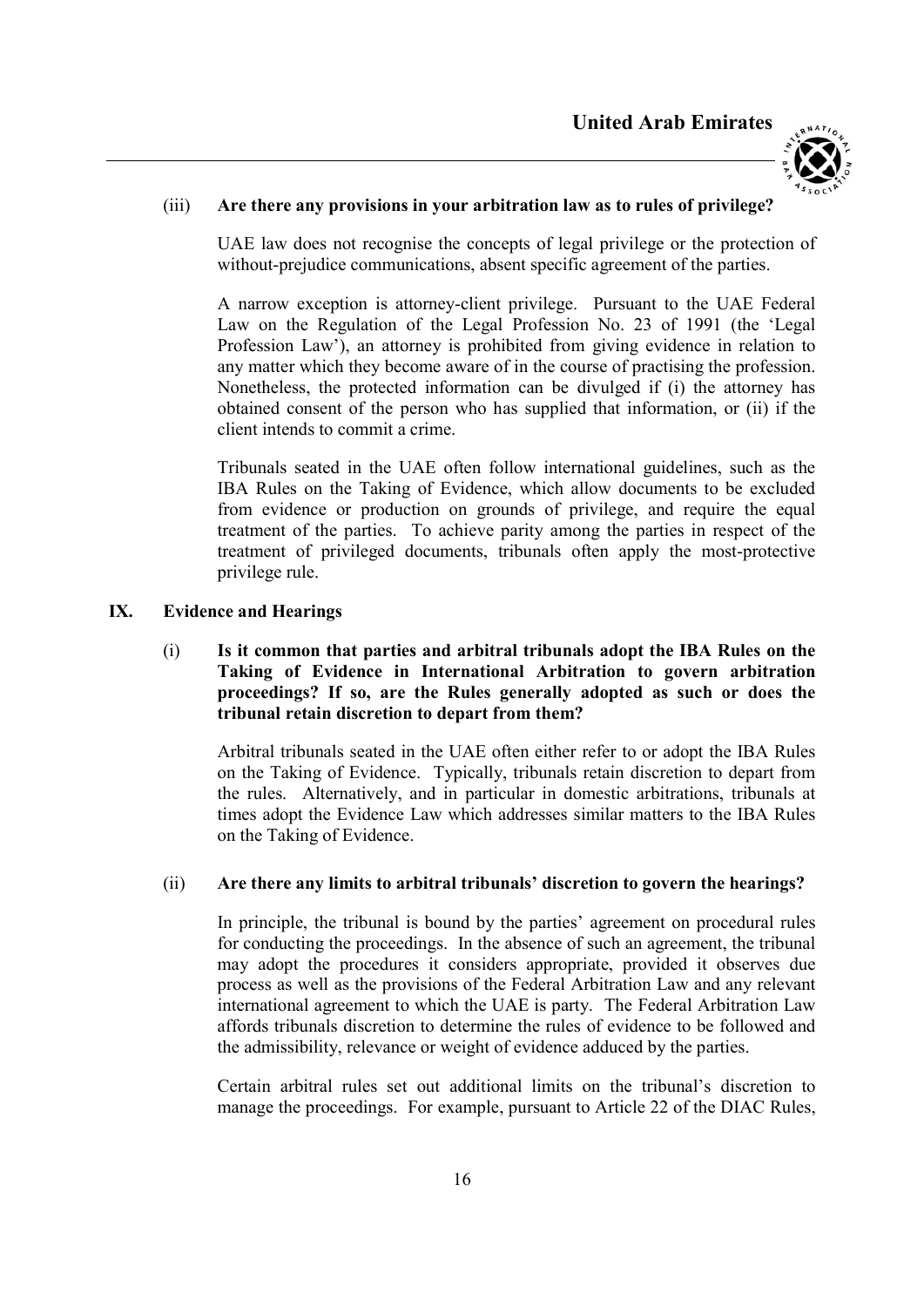

the tribunal must notify the parties of the date of the preliminary meeting within 30 days of the transmission of the case file to the tribunal.

# (iii) How is witness testimony presented? Is the use of witness statements with cross examination common? Are oral direct examinations common? Do arbitrators question witnesses?

Witness testimony is typically presented orally to the tribunal under oath, and usually complements written witness statements. Witness testimony usually involves a short direct examination and a full cross-examination. This applies to both expert and fact witnesses. Arbitrators typically question expert witnesses and occasionally also question fact witnesses.

Notably, the Federal Arbitration Law allows more flexibility with regard to the presentation of witness testimony. It provides that tribunals may question witnesses, including expert witnesses, through modern means of communication without their physical presence at the hearing.

## (iv) Are there any rules on who can or cannot appear as a witness? Are there any mandatory rules on oath or affirmation?

There are no rules on who can appear as a witness. Pursuant to the Federal Arbitration Law, the hearing of witnesses, including experts, shall be conducted under the laws of the UAE, unless otherwise agreed by the Parties. According to UAE law, all witnesses must swear the oath set out in the Evidence Law before giving evidence.

# (v) Are there any differences between the testimony of a witness specially connected with one of the parties (eg legal representative) and the testimony of unrelated witnesses?

UAE law does not distinguish between the testimony of witnesses who are connected with one of the parties and witnesses who are not. That said, arbitral tribunals retain a wide margin of discretion in weighing the credibility of witness testimony. Accordingly, the degree of connection to one of the parties will likely affect the extent to which the tribunal relies on such evidence.

# (vi) How is expert testimony presented? Are there any formal requirements regarding independence and/or impartiality of expert witnesses?

Expert testimony must also be presented under oath. Expert witnesses are required to act with fairness and impartiality.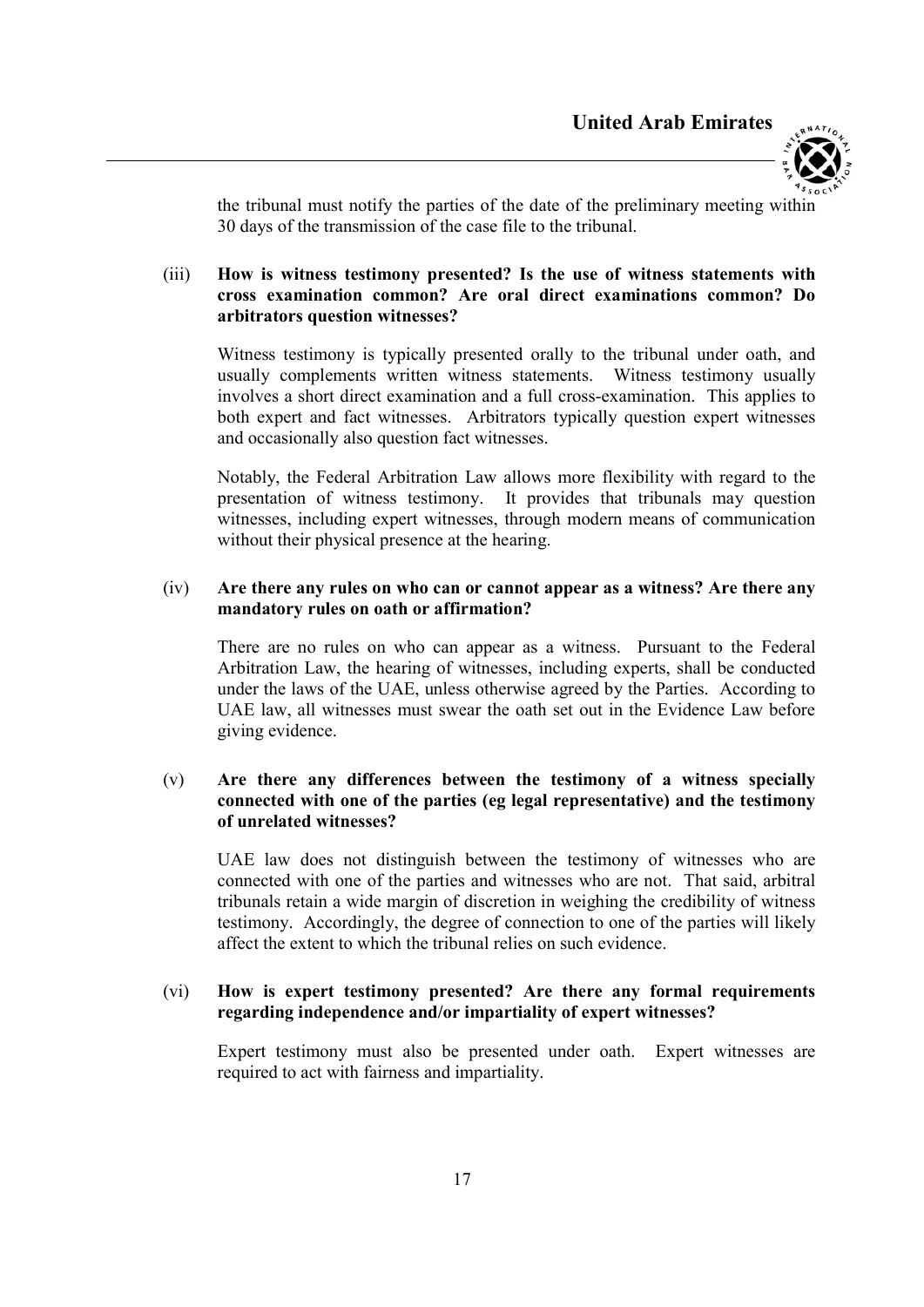

(vii) Is it common that arbitral tribunals appoint experts beside those that may have been appointed by the parties? How is the evidence provided by the expert appointed by the arbitral tribunal considered in comparison with the evidence provided by party-appointed experts? Are there any requirements in your jurisdiction that experts be selected from a particular list?

Under the Federal Arbitration Law, as well as the DIFC Arbitration Law and the ADGM Arbitration Regulations, unless otherwise agreed by the parties, the tribunal has the power to appoint one or more experts. The major institutional rules, such as the DIAC and DIFC-LCIA Rules, also permit tribunal-appointed experts. Moreover, the IBA Rules on the Taking of Evidence, which are often followed in arbitral proceedings, also empower tribunals to appoint their own experts.

However, in practice it is comparatively rare for tribunals to appoint experts besides those appointed by the parties.

#### (viii) Is witness conferencing ('hot-tubbing') used? If so, how is it typically handled?

Witness conferencing is commonly used in UAE arbitrations. It usually involves questioning expert witnesses simultaneously on identical issues by both side's counsel and then the tribunal.

#### (ix) Are there any rules or requirements in your jurisdiction as to the use of arbitral secretaries? Is the use of arbitral secretaries common?

There are no rules relating to arbitral secretaries under the Federal Arbitration Law. As in other jurisdictions, arbitral secretaries are common for larger disputes.

#### X. Awards

# (i) Are there formal requirements for an award to be valid? Are there any limitations on the types of permissible relief?

The formal requirements for a valid award under the Federal Arbitration Law are set out in Article 41 and in brief are as follows:

- the award must be made in writing;
- the award must be issued and signed by all or a majority of the arbitrators;
- the award must set forth the reasons upon which it is based, unless the parties agreed otherwise or the law applicable to the arbitral proceedings does not require reasons to be given; and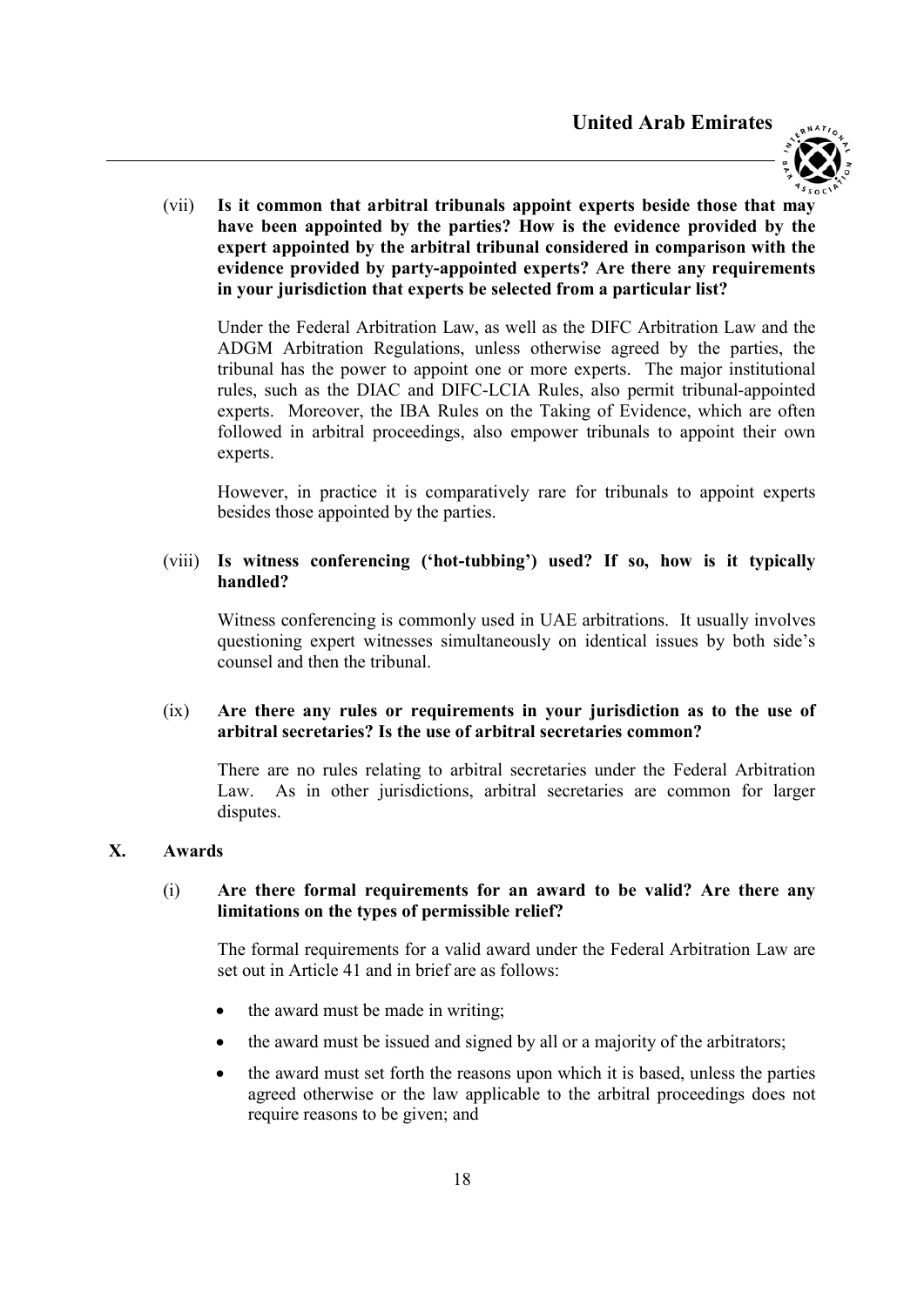

 the award must contain the names and addresses of the parties; the names of the arbitrators, their nationalities and addresses; the text of the arbitration agreement, a summary of the parties' claims, statements and documents; the order made and the reasons on which the award is based (if required) and the date and place of issue of the award.

In a welcome change to the previous legal position, the Federal Arbitration Law specifically permits for awards to be signed outside the UAE even if the seat of the arbitration is in the UAE.

Previously, both the final decision and the grounds in support of that decision had to be signed which meant that each page of the award needed to be signed by each arbitrator. The Federal Arbitration Law is silent on this particular issue; however, it is hoped that the requirement for the award to be signed (without reference to the grounds of the award) means that it will be sufficient for arbitrators to sign the final decision only.

There is no express limitation as to permissible remedies, as long as the award is in accordance with the law. However, the tribunal cannot award criminal or public remedies.

#### (ii) Can arbitrators award punitive or exemplary damages? Can they award interest? Compound interest?

UAE law does not recognise punitive or exemplary damages. Further, in the UAE, remedies should be linked to the damage suffered by the injured party. Although enforceable, an agreement of pre-determined damages (such as liquidated damages) can therefore be modified by the tribunal in certain circumstances.

However, arbitrators may be able to award punitive or exemplary damages if the substantive law so permits.

Arbitrators typically award simple interest provided that the amount of interest does not exceed the principal amount of damages. Awards of compound interest, or interest exceeding the principal amount of damages, may be permitted in limited circumstances, depending on the seat of the arbitration and the nature of the dispute. For example, compound interest on commercial loans is permitted before the Dubai courts, even if the total amount of interest exceeds the principal amount of the loan. By contrast, the Abu Dhabi courts neither permit awards of compound interest nor allow the total amount of interest awarded to exceed the principal amount.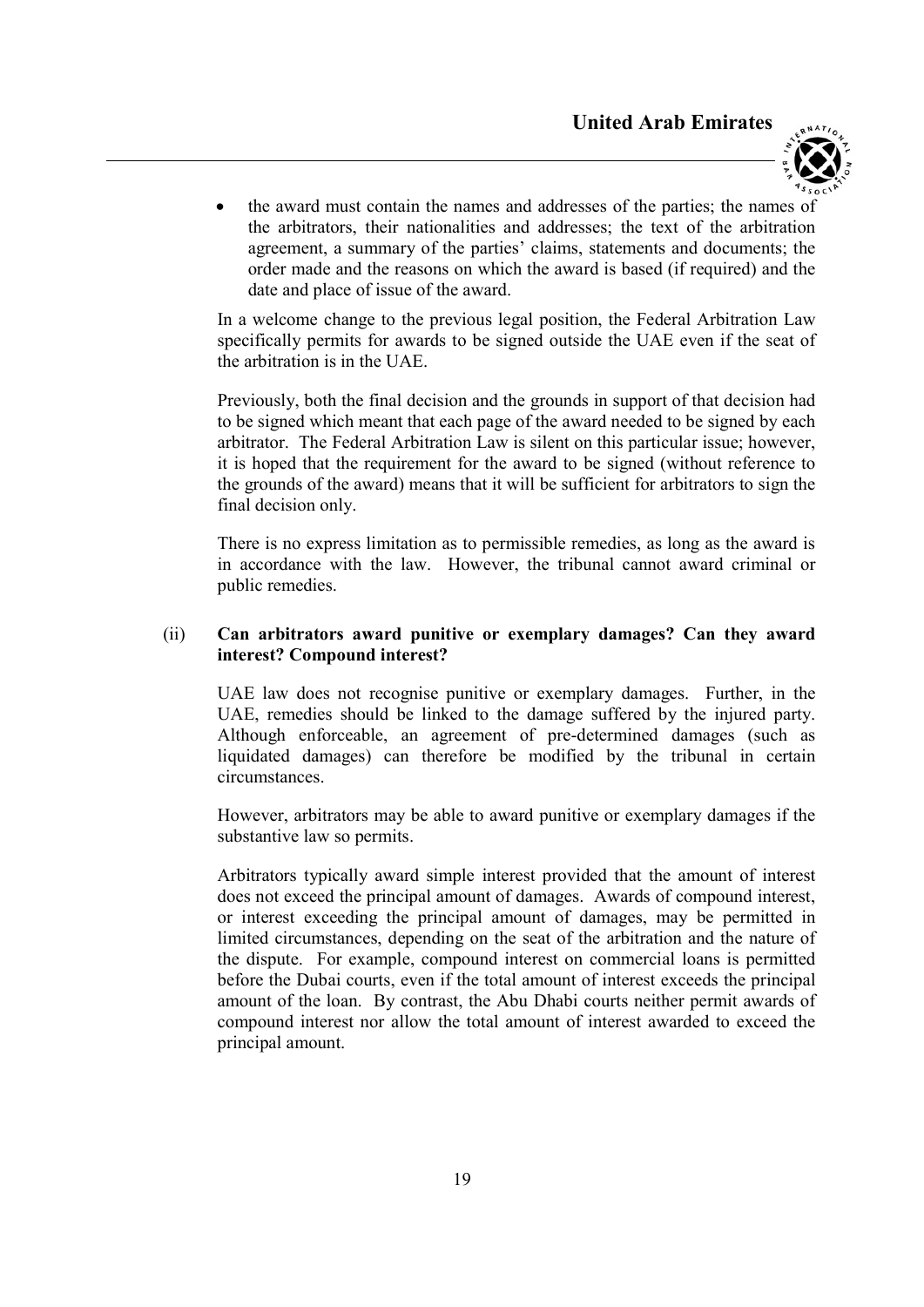

## (iii) Are interim or partial awards enforceable?

Article 39(1) of the Federal Arbitration law expressly confirms the tribunal's power to render interim and/or partial awards. Article 39(2) provides that interim awards are enforceable by the courts, however, omits any reference to partial awards. It is unclear whether this omission is deliberate.

Both the DIFC Arbitration Law and the ADGM Arbitration Regulations do not expressly differentiate between different types of awards.

The DIAC Rules provide that the tribunal may render preliminary, interim, interlocutory, partial or final awards. The DIFC-LCIA Rules also permit the tribunal to issue separate awards on different issues at different times, and provide that such awards shall have the same status as any other award made by the tribunal. The ADCCAC Rules also allow the tribunal to issue a ruling on parts of the claims before rendering a final award on the entire dispute.

## (iv) Are arbitrators allowed to issue dissenting opinions to the award? What are the rules, if any, that apply to the form and content of dissenting opinions?

Dissenting opinions are permitted under the Federal Arbitration Law. dissenting opinion must be noted in writing, or enclosed with the majority opinion. The dissenting opinion shall form an integral part of the award. Dissenting opinions are not addressed under the DIFC Arbitration Law or the ADGM Arbitration Regulations.

Unlike in the ADCCAC Rules, dissenting opinions are not provided for under the DIAC Rules and the DIFC-LCIA Rules which only require that an award be issued by a majority of the arbitral tribunal, failing which the Chairman may issue the award alone.

#### (v) Are awards by consent permitted? If so, under what circumstances? By what means other than an award can proceedings be terminated?

Consent awards are permitted under the Federal Arbitration Law. Consent awards are also recognised under the DIFC Arbitration Law and the ADGM Arbitration Regulations.

The DIAC Rules and the DIFC-LCIA Rules provide for the possibility of a consent award if the parties agree on a settlement. Such an award must state that it is made by the parties' consent.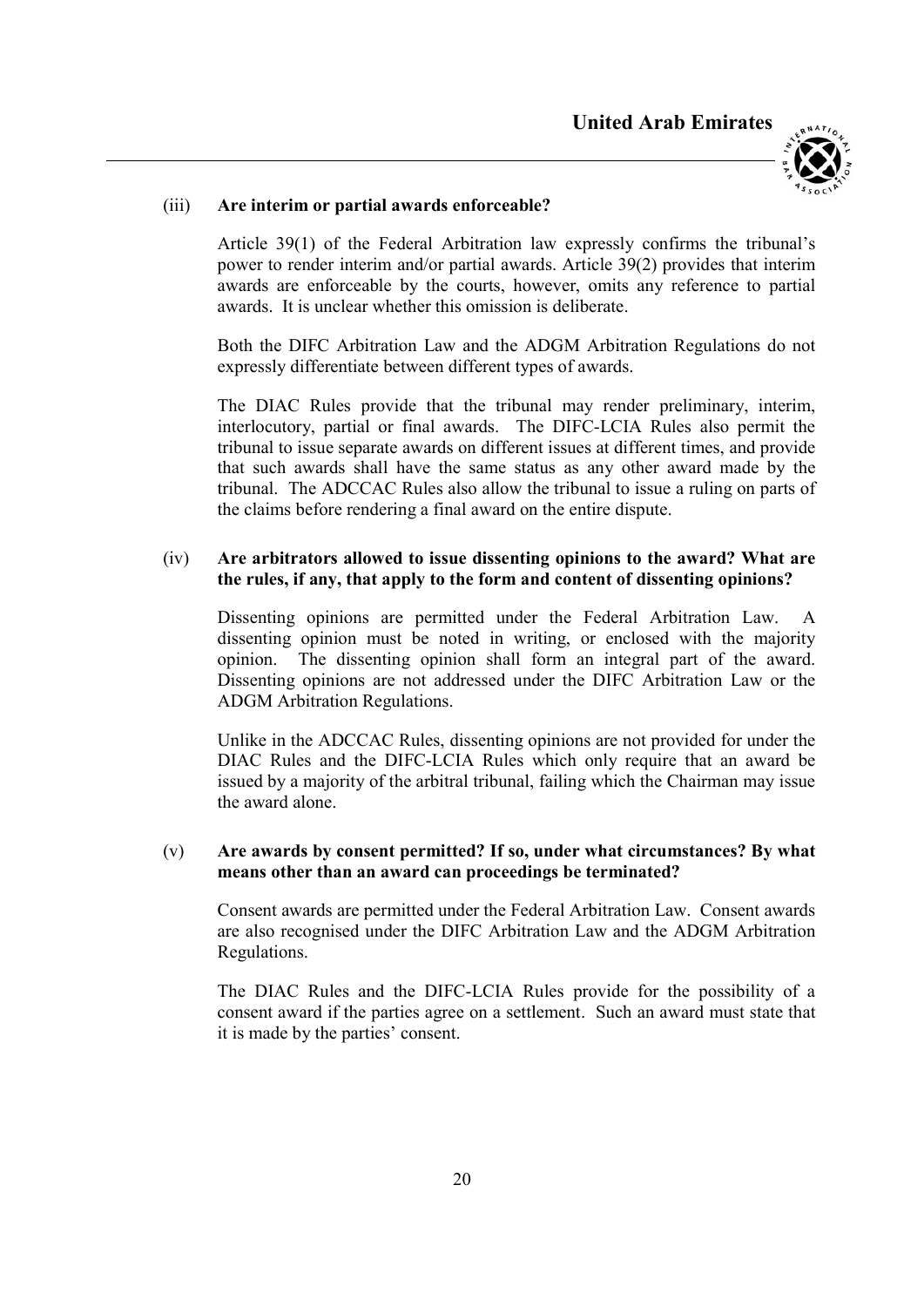

#### (vi) What powers, if any, do arbitrators have to correct or interpret an award?

Pursuant to the Federal Arbitration Law, the tribunal has the power to correct any material errors in its award, whether clerical or computational. The tribunal may make this correction whether on its own initiative or upon a party's request. The parties have 30 days following receipt of the award to request a correction, and the tribunal shall then make the correction within 30 days of receiving the request for correction, or rendering the award, as the case may be. The tribunal may extend this time limit by a further 15 days if necessary.

In DIFC and ADGM arbitrations, a party may, upon notice to the other party, request the tribunal to correct computational, clerical and/or typographical errors, or any errors of a similar nature that are found in the award. Further, upon agreement of the parties, either party may, with notice to the other party, request the tribunal to give an interpretation of a specific point or part of the award.

Under the DIAC Rules, the parties have 30 days from the final award to request an interpretation of the award. During the same time, the tribunal may correct the award either voluntarily or upon request of any one party. The time frame for corrections of the award under the ADCCAC Rules is 14 days from the date of the parties' receipt of the award. As for the DIFC-LCIA Rules, the time frame for corrections is 28 days after the receipt of the award.

XI. Costs

#### (i) Who bears the costs of arbitration? Is it always the unsuccessful party who bears the costs?

Under the Federal Arbitration Law, and subject to any contrary agreement by the parties, tribunals have discretion to award tribunal fees and expenses, and costs of experts appointed by the tribunal. The tribunal has the power to apportion such costs between the parties, including to order either party to bear the costs in full. The law is silent with respect to the costs of the administering authority, any experts appointed by the parties, and any legal fees and expenses.

Even prior to the enactment of the Federal Arbitration Law, there has been some debate whether tribunals are permitted to order the losing party to pay the legal costs of the winning party bar any specific party agreement to that effect. In interpreting the DIAC Rules, the Dubai Court of Cassation held in 2013 that legal costs cannot be granted without the parties' express agreement. The Court noted that the DIAC Rules indicate that the costs of arbitration which the tribunal may award comprise DIAC's administrative fees, the fees and expenses of the tribunal, as well as the fees and expenses of tribunal-appointed experts in accordance with the DIAC Costs Schedule. The Court added that such costs do not include attorney fees. Accordingly, the Court partially annulled a DIAC award to the extent that it granted legal costs to the winning party on the basis that the DIAC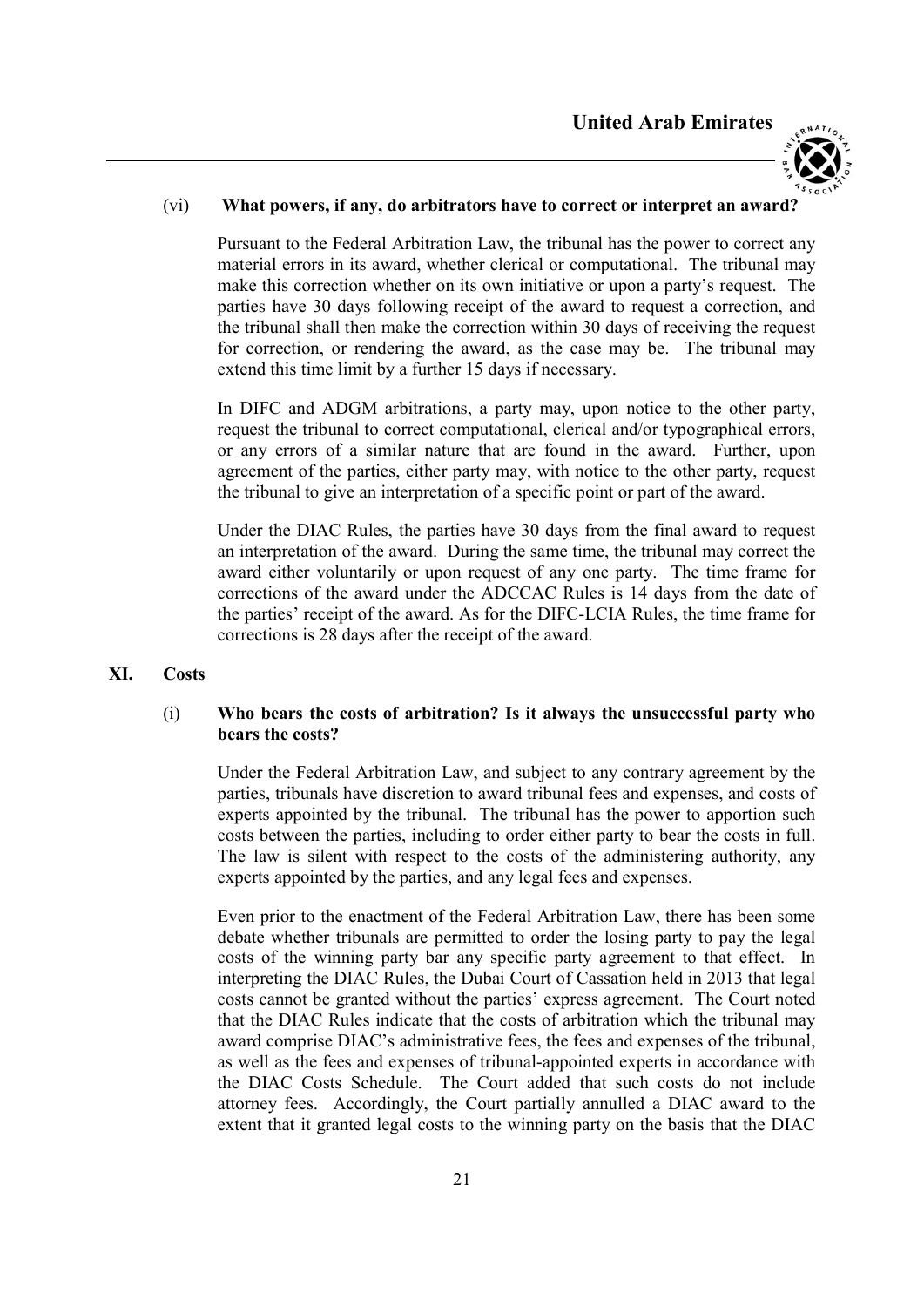

Rules do not provide for that category of costs. Other courts in the UAE may adopt the rationale of the Dubai Court of Cassation when dealing with comparable applications. Since the Federal Arbitration Law does not resolve this lacuna, it therefore remains advisable for parties to agree that tribunals can grant any cost awards, either in the arbitration clause or later, such as in the Terms of Reference.

However, in contrast to the DIAC Rules, Article 28.3 of the DIFC-LCIA Rules specifically empowers tribunals to award legal and other costs. It should therefore not be necessary to specifically agree this point in any arbitrations seated in on-shore UAE, but subject to the DIFC-LCIA Rules.

Under DIFC law, the costs of the arbitration which the tribunal may award include the following elements: the tribunal's fees and expenses; the costs of expert advice and of other assistance required by the tribunal; the travel and other expenses of witnesses as approved by the tribunal; other costs as are necessary for the conduct of the arbitration (eg meeting rooms, interpreters and transcription services); the costs for legal representation and assistance of the successful party if such costs were claimed during the arbitration, and only to the extent that the tribunal determines that the amount of such costs is reasonable; and, any fees and expenses of any arbitral institution or appointing authority. Therefore, legal fees may be recovered in arbitrations seated in the DIFC without any specific agreement to that effect.

Under the ADGM Arbitrations Regulations, the tribunal has the discretion to determine which party should bear the whole or part of the costs of the arbitration.

As a matter of practice, the losing party typically bears at least part of the costs of the arbitration (typically including the fees and expenses of the arbitrators, the costs of the administering authority, as well as legal and expert fees), however, there is no established doctrine that costs follow the event.

#### (ii) What are the elements of costs that are typically awarded?

Please see Section XI(i) above.

# (iii) Does the arbitral tribunal have jurisdiction to decide on its own costs and expenses? If not, who does?

Unless otherwise agreed by the parties, the tribunal has jurisdiction to decide on its own fees and expenses. In institutional arbitration, the tribunal's fees are generally determined in accordance with the institution's fee scale.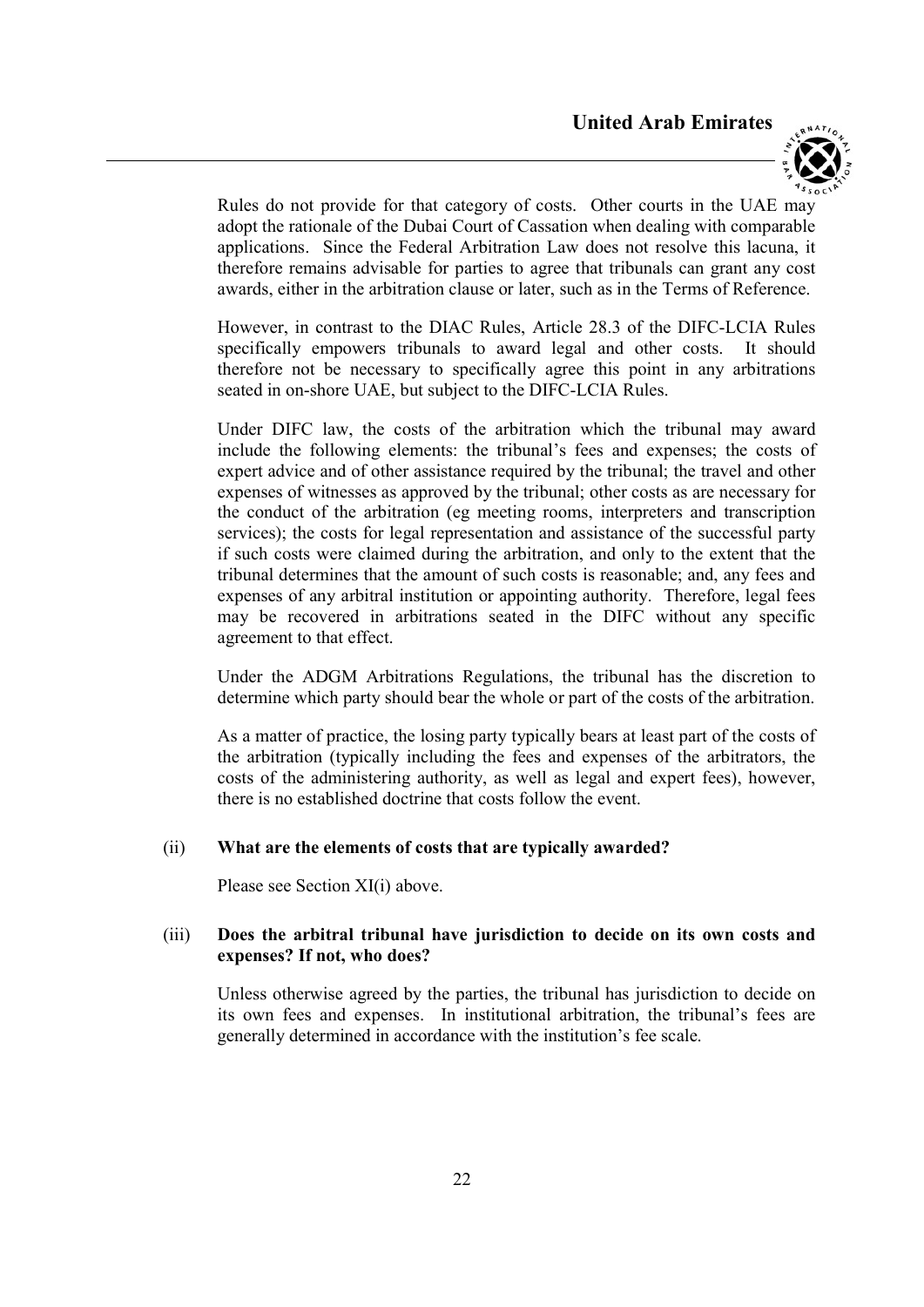



#### (iv) Does the arbitral tribunal have discretion to apportion the costs between the parties? If so, on what basis?

Please see Section XI(i) above.

#### (v) Do courts have the power to review the tribunal's decision on costs? If so, under what conditions?

Absent agreement between the parties with respect to the quantum of costs, the curial court may, upon application of a party, adjust the tribunal's assessment of their fees and expenses to ensure it is commensurate to their effort expended, the nature of the dispute, and the arbitrators' experience.

#### XII. Challenges to Awards

(i) How may awards be challenged and on what grounds? Are there time limitations for challenging awards? What is the average duration of challenge proceedings? Do challenge proceedings stay any enforcement proceedings? If yes, is it possible nevertheless to obtain leave to enforce? Under what conditions?

Awards may be challenged by means of either (i) an application for annulment, or (ii) submissions made during the ratification of the award. The parties have no right of an appeal on the merits against the award. As a matter of practice, award debtors typically challenge awards as a defence to a ratification application by the award creditor.

The main grounds for annulment of an arbitral award are provided for under Article 53 of the Federal Arbitration Law, and include circumstances where:

- there are defects in relation to the arbitration agreement and the tribunal's jurisdiction, such as where the award was rendered without a valid arbitration agreement, where the tribunal overstepped its jurisdiction set out in the arbitration agreement (although if decisions can be separated, only that part of the award which exceeds the tribunal's jurisdiction would be set aside), or where the arbitration agreement was concluded by those not having the capacity to agree to arbitration;
- there are defects in relation to the tribunal, such as where the arbitrators were improperly appointed, or by arbitrators who did not fulfil the legal requirements to act as an arbitrator;
- there are other procedural defects, such as not respecting the parties' due process rights;
- the award excluded the application of the law chosen by the parties to govern the substance of the dispute;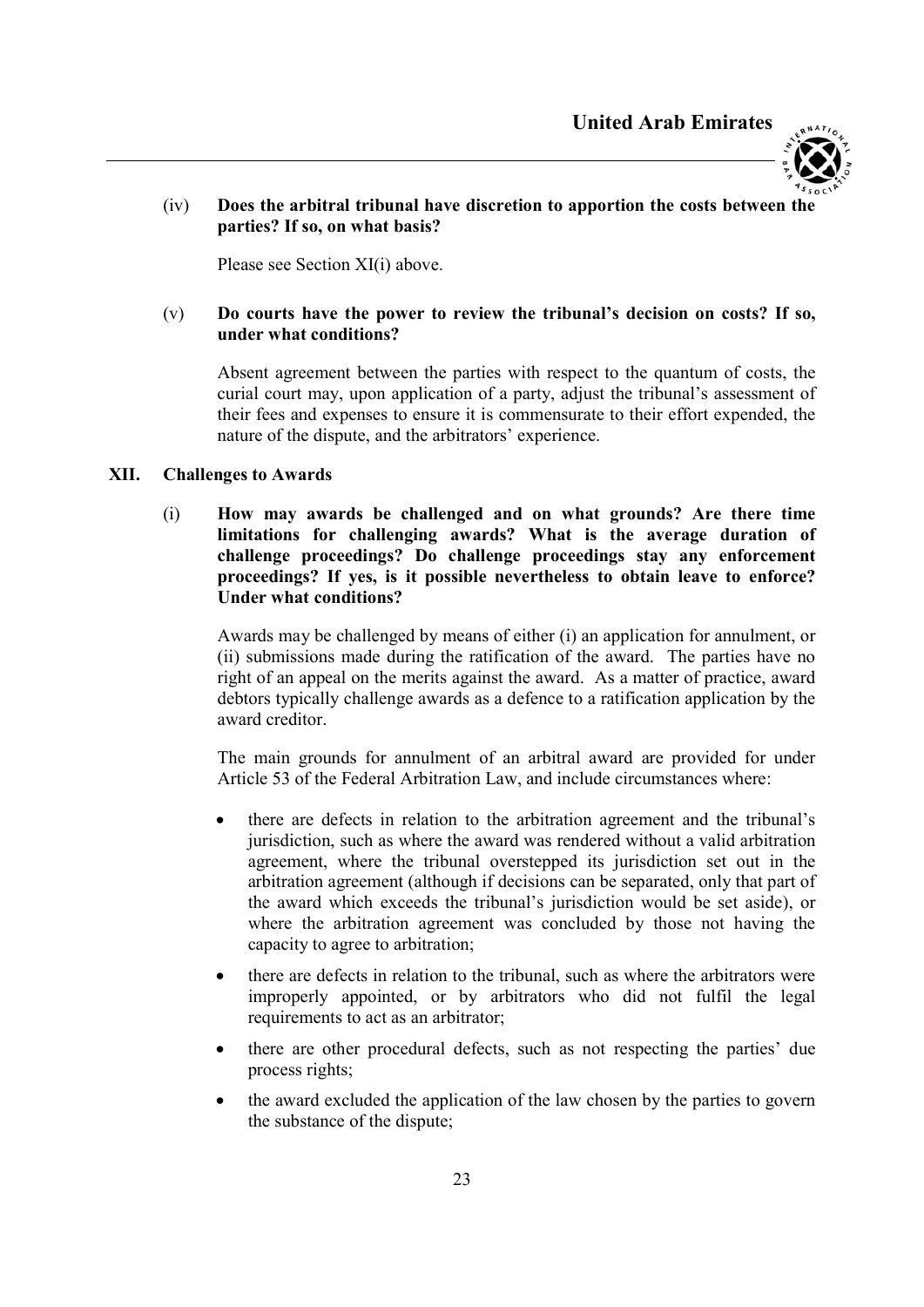

- the subject matter of the dispute is not arbitrable;
- the award is contrary to public policy or public morality.

The curial court may set aside an award on its own initiative on the basis of the final two grounds for annulment relating to arbitrability and public policy only. UAE courts have historically interpreted public policy and procedural grounds for annulment broadly. Guidance on the meaning of public policy is provided at Article 3 of the UAE Civil Code.

Any application to set an award aside must be filed within 30 days from the date of notification of the award. While an action to set aside an award does not automatically stay its enforcement, the curial court may order a stay if requested by a party showing good cause (and can order security to be granted). Either party may request the Court of Appeal to reconsider its decision on the stay with an application within 30 days following the date of the notification.

The Court of Appeal shall enforce the arbitral award within 60 days of submission of the request for enforcement, unless the award is set aside. The Court of Appeal's decision can only be challenged before the Court of Cassation. However, the law does not provide a time limit during which the Court of Cassation must render its judgment.

Under DIFC Law, either by way of a separate annulment action or as a defence to an action for the recognition and enforcement of an award, a party may raise grounds for challenge that are drawn from Article V of the New York Convention. These are discussed further below in Section XIII(i). An independent action for annulment must be made within three months from receipt of the award. It is in the DIFC Court's discretion to determine whether to adjourn enforcement in light of annulment proceedings, and may also, on the application of the party seeking recognition or enforcement of the award, order the other party to provide appropriate security.

Under the ADGM Arbitration Regulations, the parties have a right to challenge the recognition or enforcement of the award. The right to apply for an award to be set aside is considered the exclusive form of recourse against an award. Accordingly, a party cannot challenge the recognition or enforcement of an award if that party has made or could have made an application for that award to be set aside.

#### (ii) May the parties waive the right to challenge an arbitration award? If yes, what are the requirements for such an agreement to be valid?

Under the Federal Arbitration Law, an agreement to waive the right to challenge an arbitration award prior to its issuance does not prevent either party from challenging the award by way of an annulment application. Conversely, an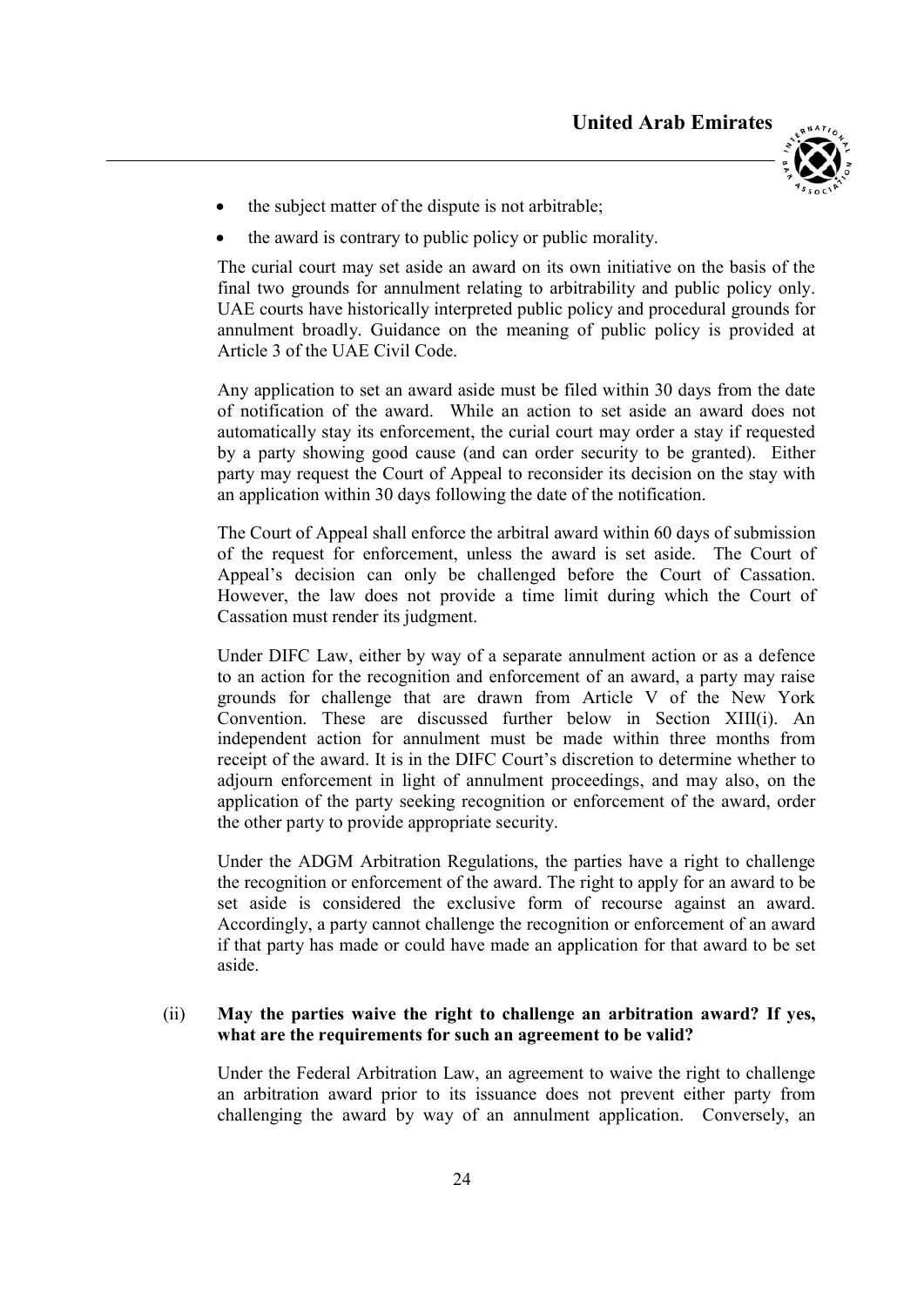

agreement to waive the right to seek annulment of the award after it has been issued is enforceable.

There is no authoritative guidance on this question for DIFC-seated arbitrations.

Pursuant to section 54 of the ADGM Arbitration Regulations, the right to apply for an award to be set aside can be expressly waived by the parties in whole or in part. The parties may also limit the grounds for setting aside to one or several of the grounds listed in section 53(2) of the ADGM Arbitration Regulations. It is also arguable that failure to object to a procedural irregularity in a timely fashion constitutes waiver of the right to rely on that irregularity in a setting aside application.

#### (iii) Can awards be appealed in your country? If so, what are the grounds for appeal? How many levels of appeal are there?

Awards cannot be appealed. The grounds for annulment are set out exhaustively in the provisions of the Federal Arbitration Law, as described above. The position is the same under the DIFC Arbitration Law and the ADGM Arbitration Regulations.

# (iv) May courts remand an award to the tribunal? Under what conditions? What powers does the tribunal have in relation to an award so remanded?

Contrary to the position under the CPC, the Federal Arbitration Law now provides for the courts' power to remand arbitral awards to tribunals, as well as for the tribunal's power to interpret, correct, or issue an additional award. Article 54(6) of the Federal Arbitration Law empowers the court tasked with a setting aside application to suspend the proceedings for up to 60 days in order for the tribunal to amend the award in order to eliminate the grounds for setting aside without affecting the substance of the award. Separately, Article 49 stipulates that a party may request the tribunal to interpret any obscurity or ambiguity in its award, which will then form part of the relevant award. Article 50 provides for the correction of any material errors in an award by the tribunal, which shall similarly form part of the relevant award. Finally, Article 51 permits parties to request the tribunal to make an additional award as to claims presented in the arbitral proceedings but omitted from the initial award. With respect to Articles 49-51, Article 51(4) provides that if the tribunal does not issue the requested interpreted, corrected or additional award, the interested party may request the court to do so.

The parties may also agree on an additional procedure for the correction or interpretation of an award. For example, the DIAC Rules provide that parties may do so 30 days from receipt of the award.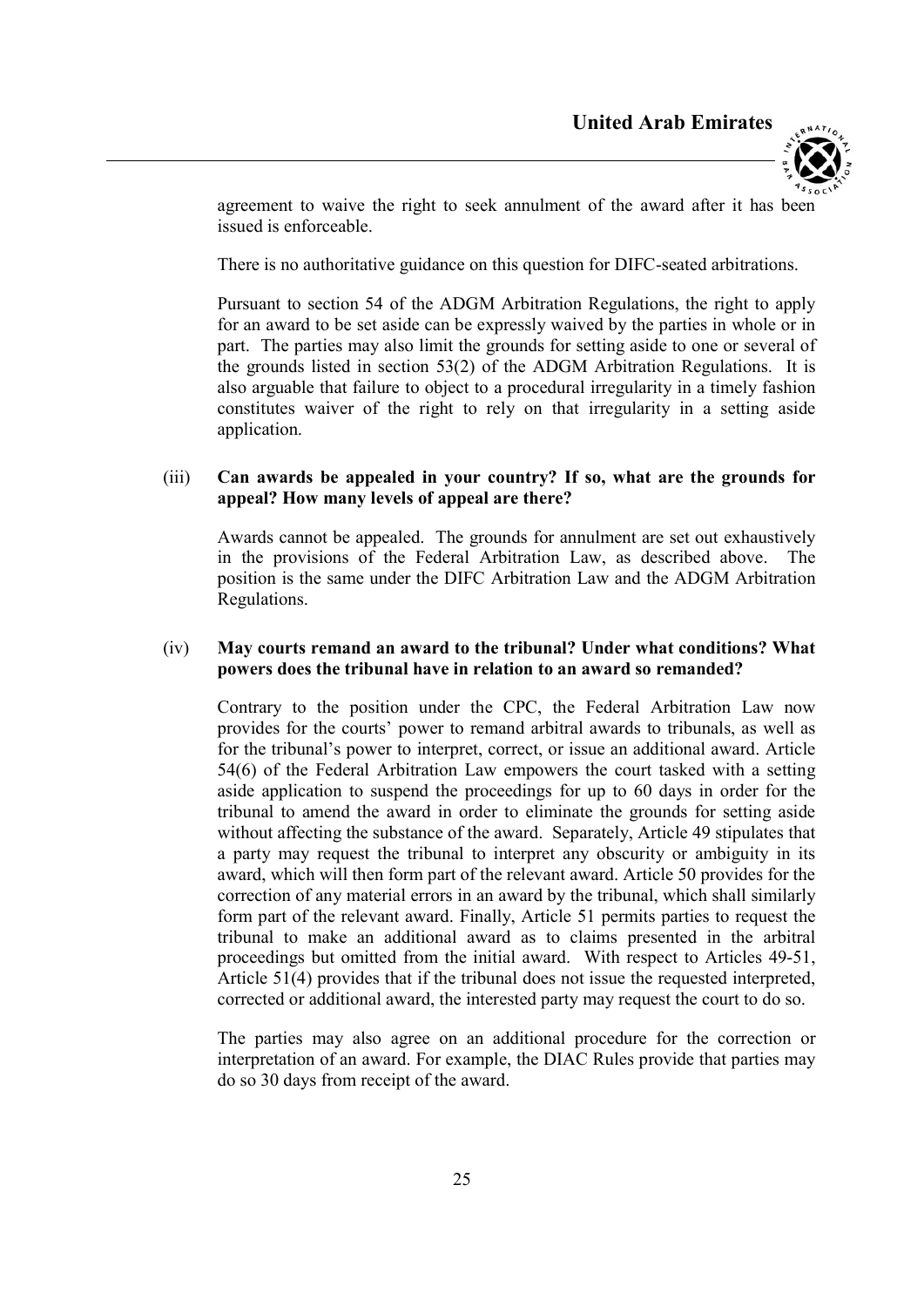

In the DIFC and the ADGM, only the tribunal has the power to correct or interpret the award or to render an additional award. The DIFC and ADGM Courts cannot remand the award to the tribunal once it is issued.

#### XIII. Recognition and Enforcement of Awards

(i) What is the process for the recognition and enforcement of awards? What are the grounds for opposing enforcement? Which is the competent court? Does such opposition stay the enforcement? If yes, is it possible nevertheless to obtain leave to enforce? Under what circumstances?

#### UAE Awards

Awards rendered in the UAE are enforced through a ratification process in the local courts. Awards that are rendered in the UAE must be deposited in original or certified copy by the parties with the chief justice of the competent court accompanied by (a) an attested Arabic translation (if the award is not issued in Arabic); (b) a copy of the arbitration agreement; and (c) a copy of the minutes of deposit of the award. The court must ratify and enforce the award within 60 days, unless it finds one or more grounds for annulment set out in Article 53(1) of the Federal Arbitration Law.

An action to set aside an award does not automatically stay its enforcement. The court hearing the challenge has discretion to stay enforcement of the award within 15 days upon application of either Party showing good cause.

During the ratification process, a counter-application for the annulment of the award may be made on the grounds already identified above.

An award made in accordance with the Federal Arbitration Law is binding on the parties, constitutes res judicata and, once confirmed by the court, becomes enforceable as a judicial ruling. Until the award is ratified, the award creditor will be unable to seek enforcement.

#### DIFC Awards

Awards rendered in the DIFC are recognised and enforced, subject to the grounds for opposing enforcement which follow the limited grounds for challenging awards set out in Article V of the New York Convention. A DIFC court seized with an annulment proceeding has discretion to determine whether to adjourn enforcement in light of annulment proceeding. Once ratified, an award may thereafter be executed in the DIFC or elsewhere in the emirate of Dubai, without any further review by the Dubai courts by virtue of a protocol that exists between the Dubai courts and the DIFC courts (enshrined in Dubai Law No. 16 of 2011).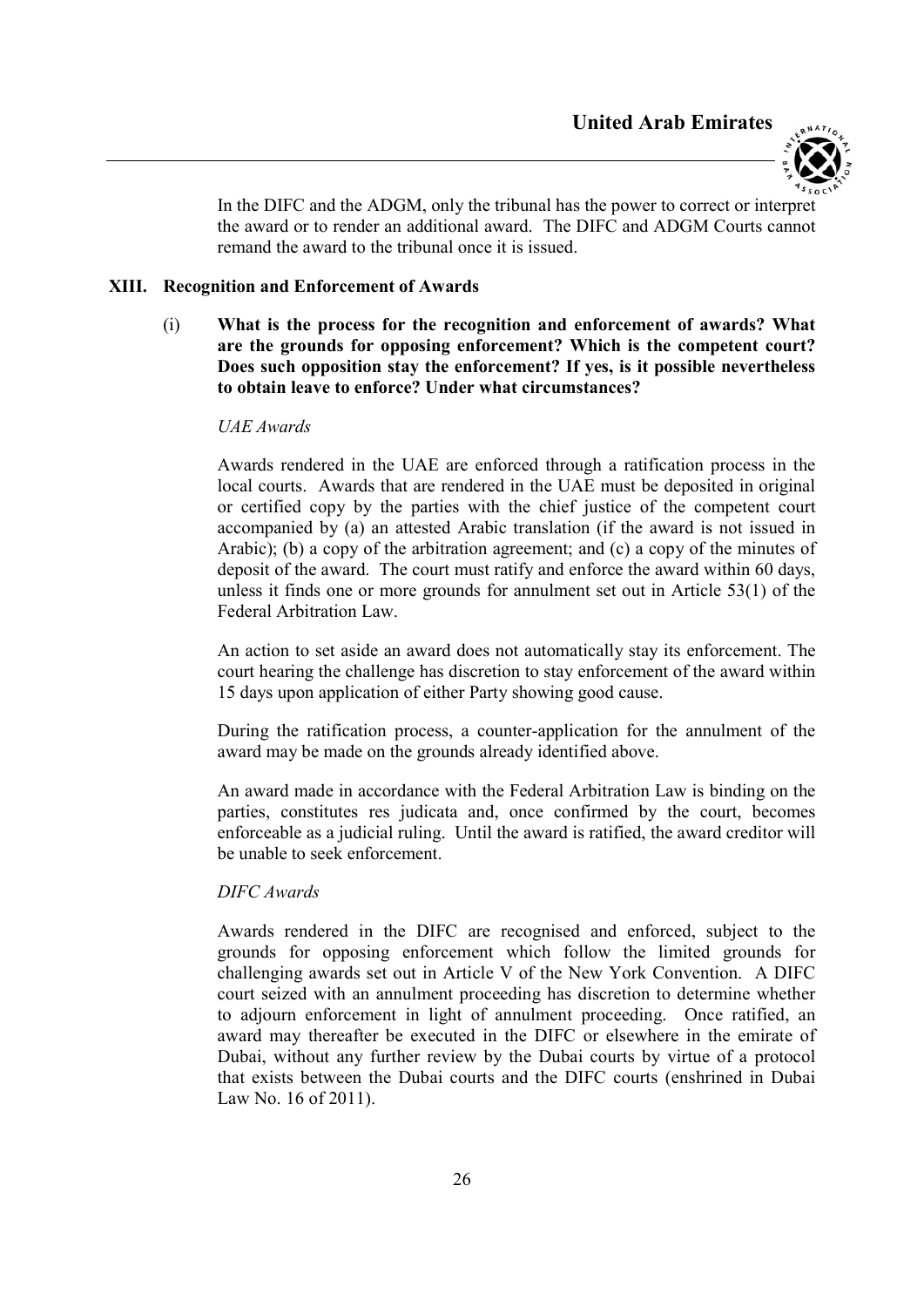

The DIFC Courts have earned a reputation of being arbitration-friendly and relatively quicker than their onshore counterparts (previously subject to the old arbitration regime). As a result, they have attracted award creditors to seek enforcement of their awards through the DIFC. In particular, the DIFC Courts were at times used as a conduit jurisdiction for the recognition and enforcement of arbitral awards rendered in onshore Dubai proceedings, including when none of the parties involved had any connection to or assets in the DIFC. However, the increased use of the DIFC Courts in that manner created jurisdictional conflicts with the onshore Dubai Courts. Consequently, a judicial tribunal was set up to resolve conflicts of jurisdiction and conflicts of judgments that arise between the onshore Dubai Courts and the DIFC Courts and resolve conflicts of jurisdiction as they may arise (see further addressed at Section XVII.iii below).

#### Foreign Awards

Since the UAE ratified the New York Convention in 2006, awards rendered abroad are enforceable in the UAE in accordance with the New York Convention. After some initial hiccups, the courts are now typically enforcing foreign awards by applying the New York Convention.

After the passing of the Federal Arbitration Law, some uncertainty existed as to whether the new mechanism for enforcement of UAE-seated awards (by commencing proceedings before the relevant Court of Appeal, rather than the Court of First Instance as per the CPC) extended to the enforcement of foreign awards, pursuant to the non-discrimination principle under Article III of the New York Convention.

The confusion was resolved after the Government of the UAE passed Cabinet Resolution No. 57 of 2018 concerning the Executive Regulations to the CPC (the 'Executive Regulations'), which entered into force on 16 February 2019. The Executive Regulations set out the current procedure for enforcement of foreign arbitral awards in the UAE (excluding the financial free zones of the DIFC and the ADGM). Most notably, Article 85(2) of the Executive Regulations provides for the enforcement of foreign arbitral awards by way of submitting an application to the execution judge for an 'order on petition' (ordonnance sur requête) granting enforcement of the foreign award. It is therefore not necessary to file a case before the Court of First Instance (which was the mechanism under the old arbitration regime), or to file an application with the Chief Justice of the relevant Court of Appeal, which is the mechanism for enforcing UAE-seated awards under the Federal Arbitration Law.

Furthermore, Article 86 of the Executive Regulations states that the requirements set out in Article 85 (regarding the recognition and enforcement of foreign judgments in the UAE) are also applicable to foreign arbitral awards and that "the arbitration award must have been issued on a matter for which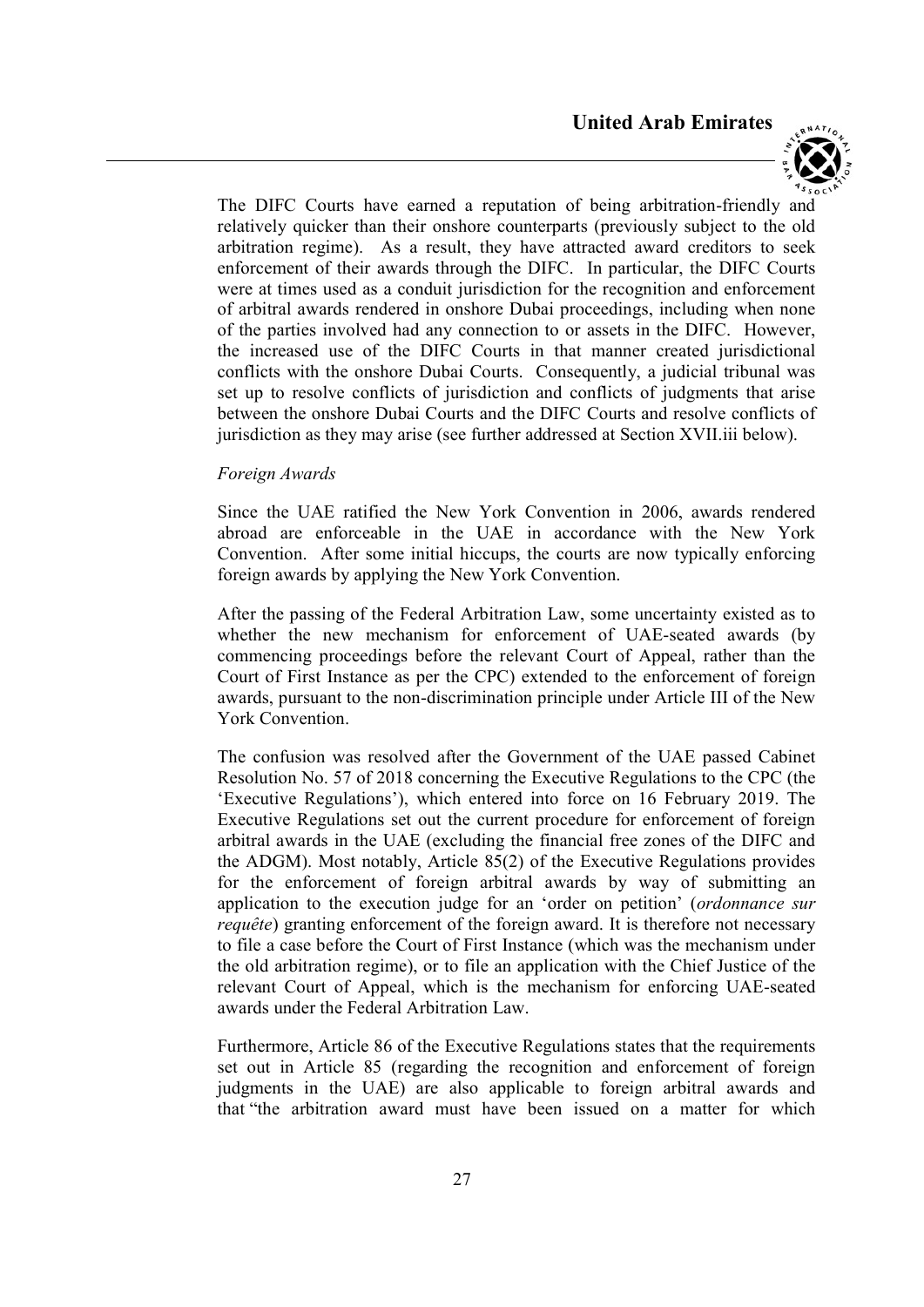

arbitration is permissible in accordance with the Law of the [UAE] and is enforceable in the State where it was issued".

Article 88 of the Executive Regulations states that the rules set out in those regulations shall not prejudice the provisions of treaties and agreements between the UAE and other States on the enforcement of foreign judgments, orders and instruments. The requirements for enforcement of a foreign arbitral award stated in the New York Convention are therefore still applicable in the UAE, given that the UAE acceded to the New York Convention. Consequently, if a conflict arises in relation to the requirements for enforcement under the Executive Regulations and in the New York Convention, a party can invoke the provisions of the New York Convention, if those are more favourable to that party's position.

#### (ii) If an exequatur is obtained, what is the procedure to be followed to enforce the award? Is the recourse to a court possible at that stage?

Once an exequatur is obtained, the execution of the foreign award will be carried out under the supervision of an execution judge. The execution judge must issue an order within a maximum of three days from the date of filing. The order of the execution judge is subject to the usual channels of judicial appeal. The previous regime for the enforcement of foreign judgements and awards under Articles 235 to 238 of the CPC was repealed by the Executive Regulations.

#### (iii) Are conservatory measures available pending enforcement of the award?

It is open to the award creditor to make an application for conservatory measures (in the form of a provisional attachment) in circumstances where there is a risk of dissipation of assets.

#### (iv) What is the attitude of courts towards the enforcement of awards? What is the attitude of courts to the enforcement of foreign awards set aside by the courts at the place of arbitration?

Under the old arbitration regime, UAE courts often took a formalistic approach in their review of awards towards ensuring compliance with the mandatory requirements of the CPC and assessment of the grounds of annulment under its provisions. That said, the improvements introduced by the Federal Arbitration Law are expected to alleviate the risk of annulments on purely formalistic grounds.

Since the ratification of the New York Convention, the enforcement of foreign awards has become commonplace after some initial hiccups, although the lower courts are still prone to applying the pre-Convention enforcement regime on occasions.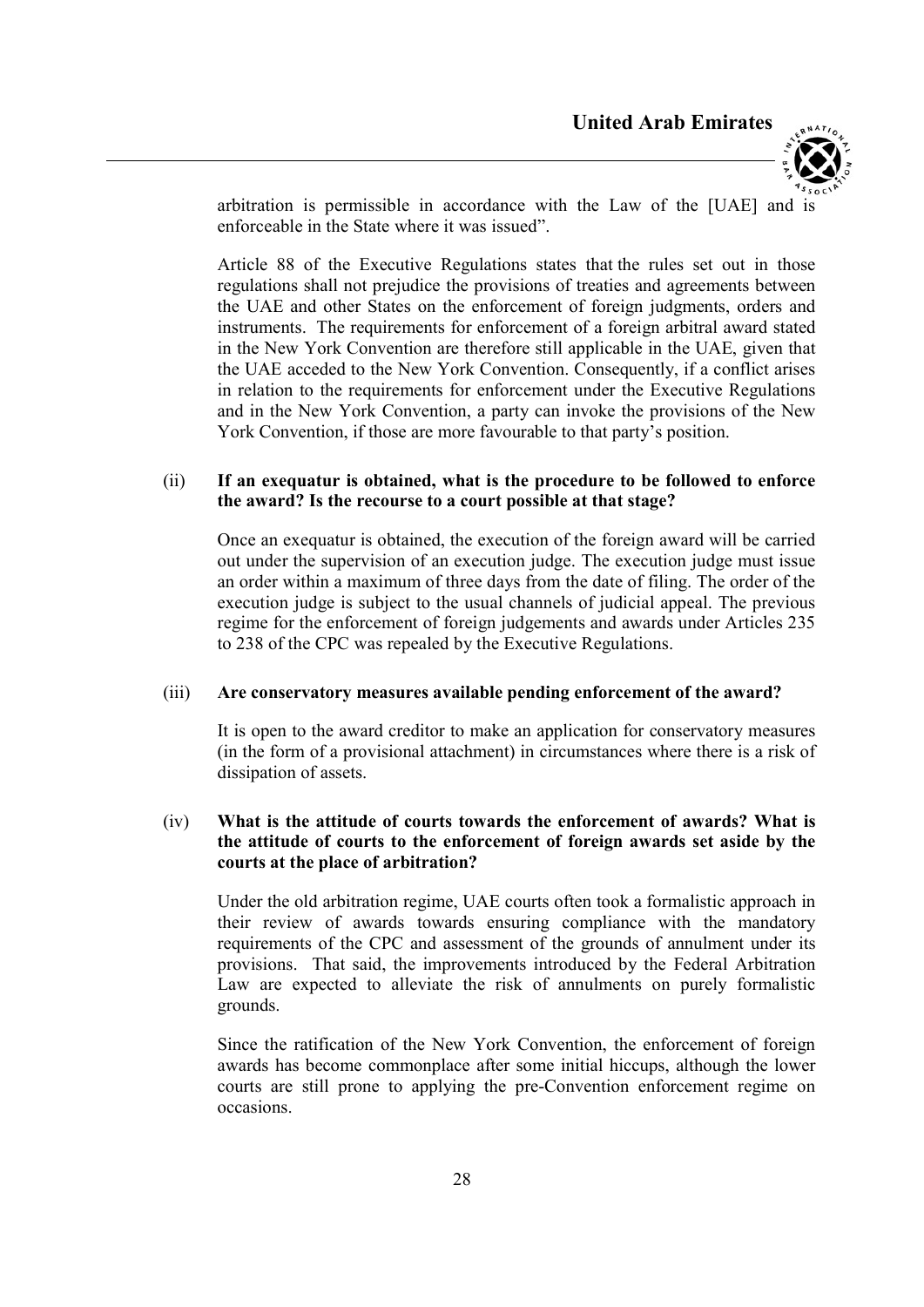

Awards annulled at the place of arbitration are not enforceable in the UAE pursuant to Article 86 of the Executive Regulations which requires the foreign award to be "enforceable in the State where it was issued" in order to be enforced in the UAE.

#### (v) How long does enforcement typically take? Are there time limits for seeking the enforcement of an award?

Under the Federal Arbitration Law, the court must order the arbitral award confirmed and enforced within sixty days of submission of the request for enforcement, unless it finds one or more of the grounds for setting aside. The decision to grant or deny enforcement of an award can only be challenged before the Court of Cassation. No time limit has been provided for the issuance of the cassation decision.

There is no time limit set out in the Federal Arbitration Law for bringing an application for ratification and enforcement of an award. However, once ratified, the award creditor should bring its action for execution within a period of 15 years.

#### XIV. Sovereign Immunity

# (i) Do state parties enjoy immunities in your jurisdiction? Under what conditions?

UAE law does not expressly provide that foreign state parties enjoy immunity.

Emirati state parties are not immune from suit, but do enjoy immunity from execution (see below). Each individual Emirate may have preconditions that are to be fulfilled prior to commencing an action against a state party. For example, in order to commence an action against the government of Dubai and any department thereof (including public institutions and corporations), a claimant must first submit a written copy of the full details of the dispute with the Office of the Government of Dubai's Legal Advisor.

# (ii) Are there any special rules that apply to the enforcement of an award against a state or state entity?

Public or private properties owned by the UAE or any individual Emirate are immune from seizure. No debt due from the governments in the UAE, their emanations or corporations may be recovered by a legal process – even if the judgment debtor has signed a sovereign immunity waiver, which the courts will likely not enforce on public policy grounds.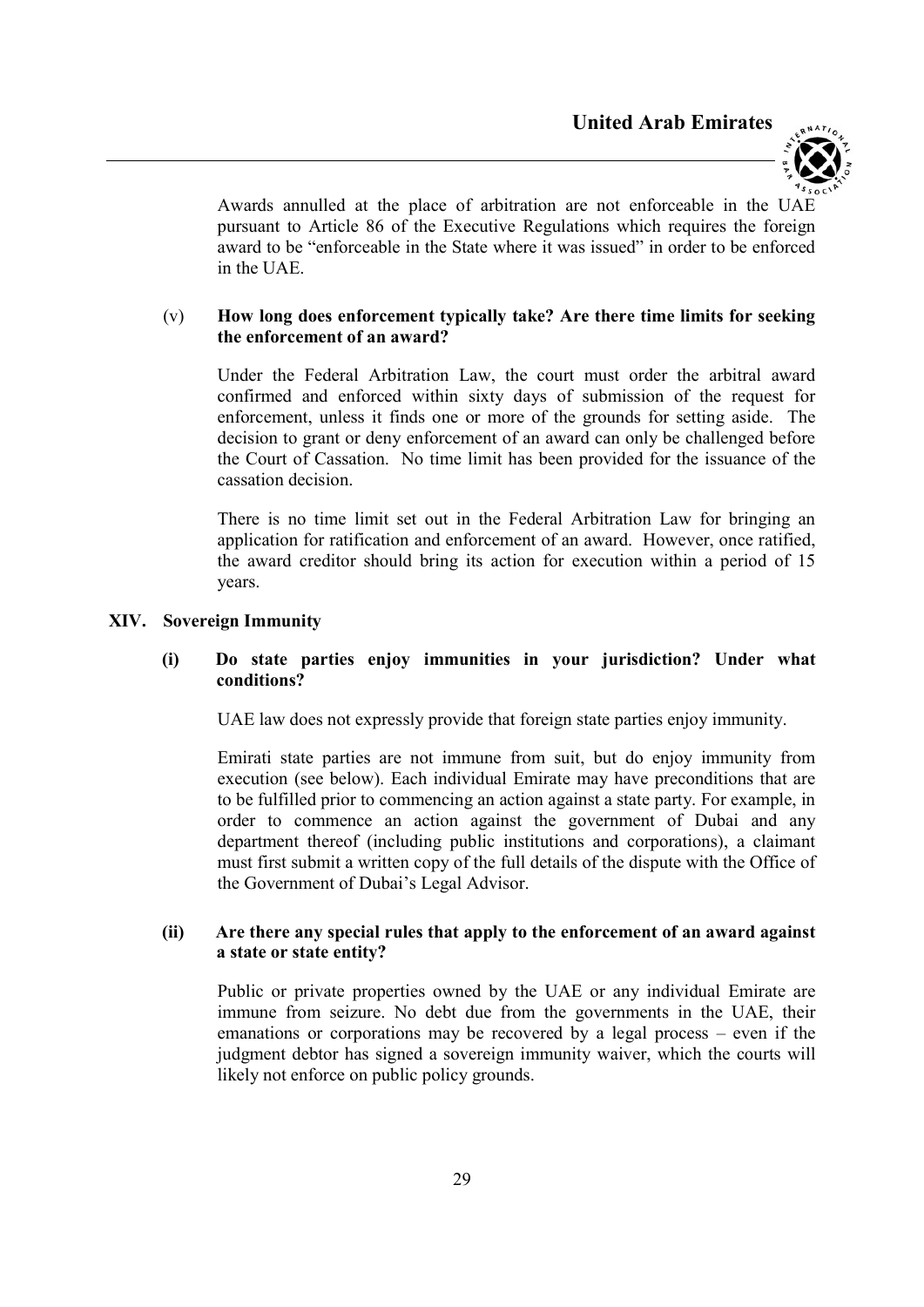

#### XV. Investment Treaty Arbitration

# (i) Is your country a party to the Washington Convention on the Settlement of Investment Disputes Between States and Nationals of Other States? Or other multilateral treaties on the protection of investments?

Yes, the UAE is a party to the Washington Convention. The UAE is also a party to other multilateral treaties providing for the protection of foreign investments, including:

- the 1971 Convention Establishing the Inter-Arab Investment Guarantee Corporation;
- the 1974 Convention on the Settlement of Investment Disputes between States Hosting Arab Investments and Citizens of Other States;
- the 1980 Unified Agreement for the Investment of Arab Capital in the Arab States;
- the 1981 Agreement on Promotion, Protection and Guarantee of Investments among Member States of the Organization of the Islamic Conference;
- the 1985 Convention establishing the Multilateral Investment Guarantee Agency; and
- the 1992 Agreement of Islamic Corporation for the Insurance of Investment and Export Credit.

#### (ii) Has your country entered into bilateral investment treaties with other countries?

To date, the UAE is party to 84 bilateral investment treaties, 45 of which are in force at the time of publication.

#### XVI. Resources

#### (i) What are the main treatises or reference materials that practitioners should consult to learn more about arbitration in your jurisdiction?

- Sami Tannous, Samantha Lord Hill & Sarah-Jane Fick, National Report for the United Arab Emirates 2016, in ICCA International Handbook on Commercial Arbitration: Supplement 90 (Jan Paulsson & Lise Bosman eds, 2018);
- Abdul Hamid El Ahdab and Jalal El Ahdab, Arbitration with the Arab Countries (Kluwer Law International, 2011);
- Essam Al Tamimi, Practitioner's Guide to Arbitration in the Middle East and North Africa (Juris, 2009);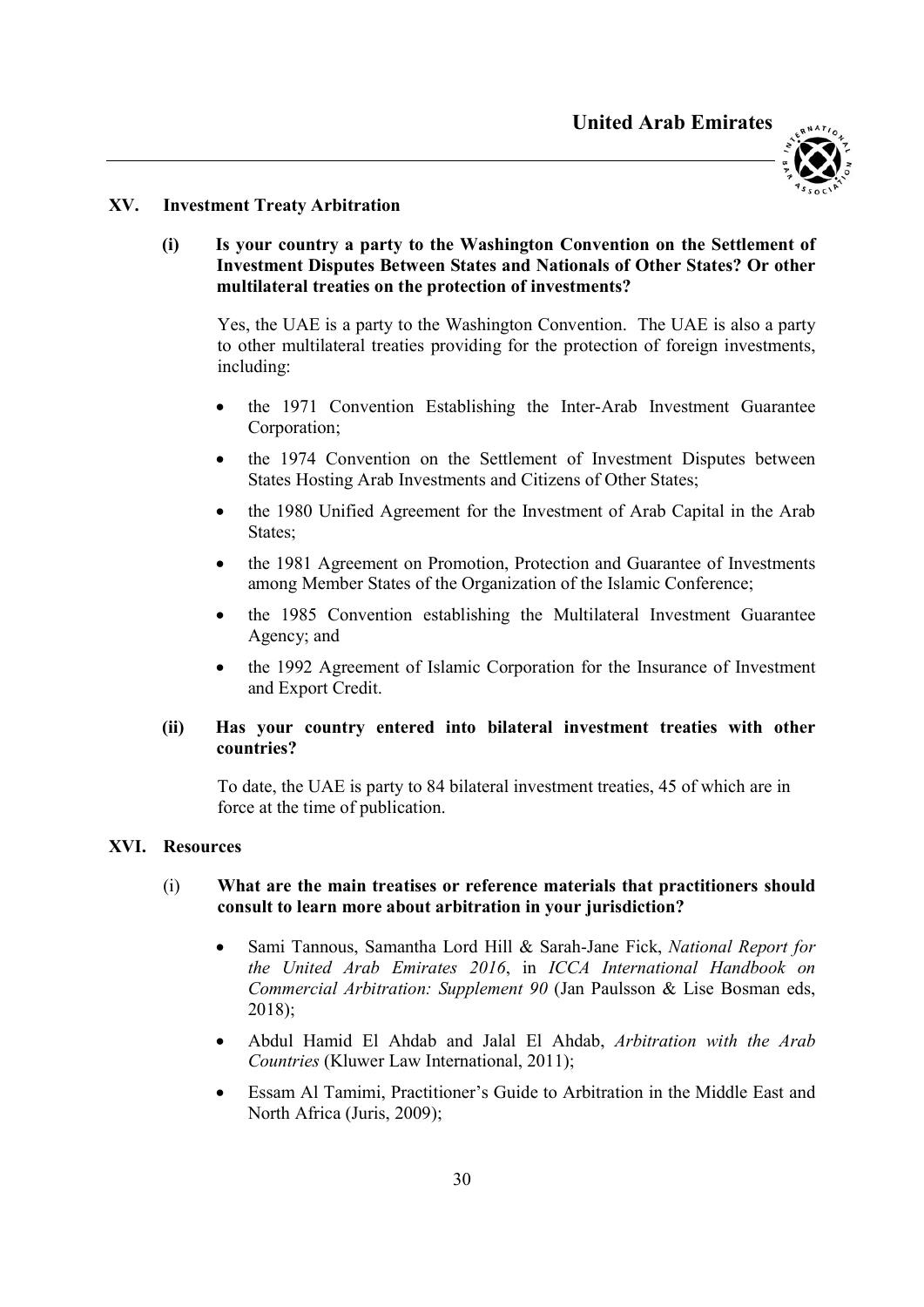

- Samir Saleh, Commercial Arbitration in the Arab Middle East (Hart Publishing, 2006);
- Essam Al Tamimi, Practical Guide to Litigation and Arbitration in the United Arab Emirates (Kluwer Law international, 2003);
- The Journal of Arab Arbitration.

# (ii) Are there major arbitration educational events or conferences held regularly in your jurisdiction? If so, what are they and when do they take place?

The Dubai Arbitration Week, the GAR Live conferences in Dubai and Abu Dhabi, and the ICC MENA Conferences in Dubai and Abu Dhabi take place annually. Various other events and conferences are held on an annual or ad hoc basis.

# XVII. Trends and Developments

# (i) Do you think that arbitration has become a real alternative to court proceedings in your country?

The UAE has developed into an arbitration hub in the Middle East, North Africa and the Indian subcontinent. The UAE continues to promote arbitration with the aim of becoming one of the arbitration capitals of the world.

Arbitration has thus become a real alternative to court proceedings in the UAE. This is especially true for transactions involving multiple cross-border players as well as resident expatriate businesses and individuals.

The increasing popularity of arbitration is due, to some extent, to the existence of several institutions that administer commercial arbitrations including the DIFC-LCIA Centre, the DIAC, the ADCCAC, as well as the Sharjah International Commercial Arbitration Centre and the Ras Al Khaimah Commercial and Arbitration Centre.

#### (ii) What are the trends in relation to other ADR procedures, such as mediation?

Dubai Law No. 16 of 2009 created a forum for the amicable settlement of property disputes by establishing the Centre for Amicable Settlement of Disputes, which provides mediation services, provided that it has jurisdiction and that the parties have been referred to it by the appropriate Court. Separately, the Rental Disputes Centre, which is part of the Government of Dubai's Land Department, provides mediation services to tenants and landlords before the matter is referred to judges.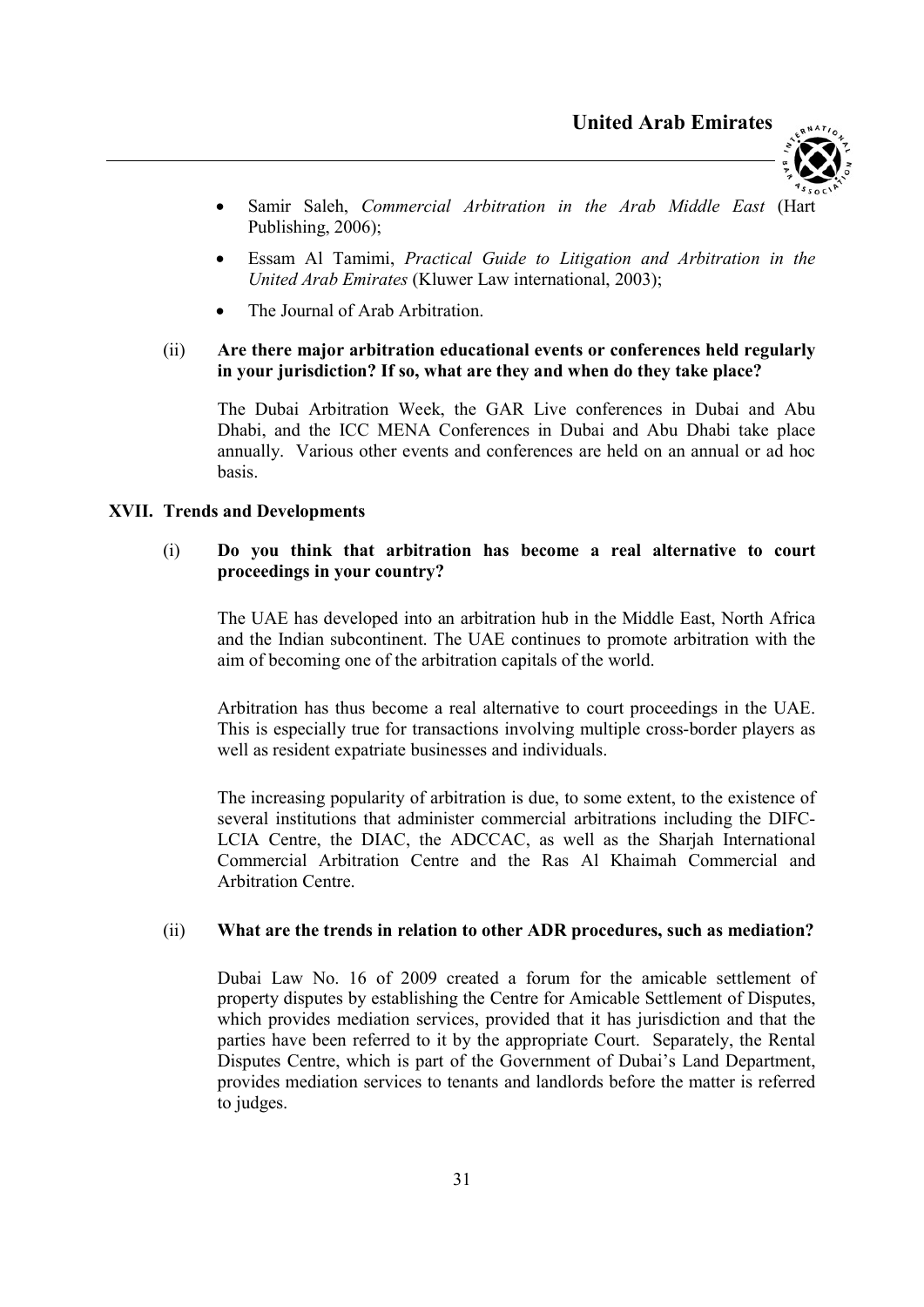



Nevertheless, ADR procedures, such as mediation, are less frequently used than litigation or arbitration.

#### (iii) Are there any noteworthy recent developments in arbitration or ADR?

#### A new law on arbitration

The most notable development in arbitration in the UAE is the passing of the Federal Arbitration Law, which the arbitral community has been anticipating since the UAE acceded to the New York Convention in 2006. The Federal Arbitration Law is based largely on the 1985 UNCITRAL Model Law (with amendments adopted in 2006), replacing the UAE's relatively outdated regime for arbitration contained in Articles 203-218 of the CPC.

# The DIFC-LCIA Rules 2016

The DIFC-LCIA introduced a set of new Rules of Arbitration on 1 October 2016. The new Rules permit multi-party disputes as well as the consolidation of multiple proceedings. The new Rules provide for an online filing system and lay down a quicker process for the constitution of arbitral tribunals.

#### Specialised Centre for Maritime Arbitration

In April 2016, the Ruler of Dubai issued Decree No. 14 of 2016 to establish the Emirates Maritime Arbitration Centre ('EMAC'). The EMAC Rules provide for a DIFC seat by default unless the parties have expressly agreed otherwise.

#### Criminal liability of arbitrators

In 2016, the UAE passed Federal Law No. 7 of 2016 which amended Article 257 of the UAE Penal Code No. 3 of 1987 (the 'Penal Code'). The amendment provided for the imprisonment of arbitrators (among others) who failed to comply with the requirements of integrity and impartiality in arbitral proceedings. The controversial amendment caused disquiet in the arbitral community and resulted in many practitioners declining to accept new appointments in the UAE. In a welcome development, arbitrators were removed from the scope of application of Article 257 pursuant to Federal Decree Law No. 24 of 2018.

#### Cooperation between Arbitral Institutions and Courts

Greater cooperation between arbitral institutions and courts has become more visible recently. For instance, the DIFC Courts have entered into a Memorandum of Understanding with DIAC. The DIFC Courts have also signed a Memorandum of Understanding with the Shanghai High People's Court, as well as a new agreement with the Emirate of Ras Al Khaimah.